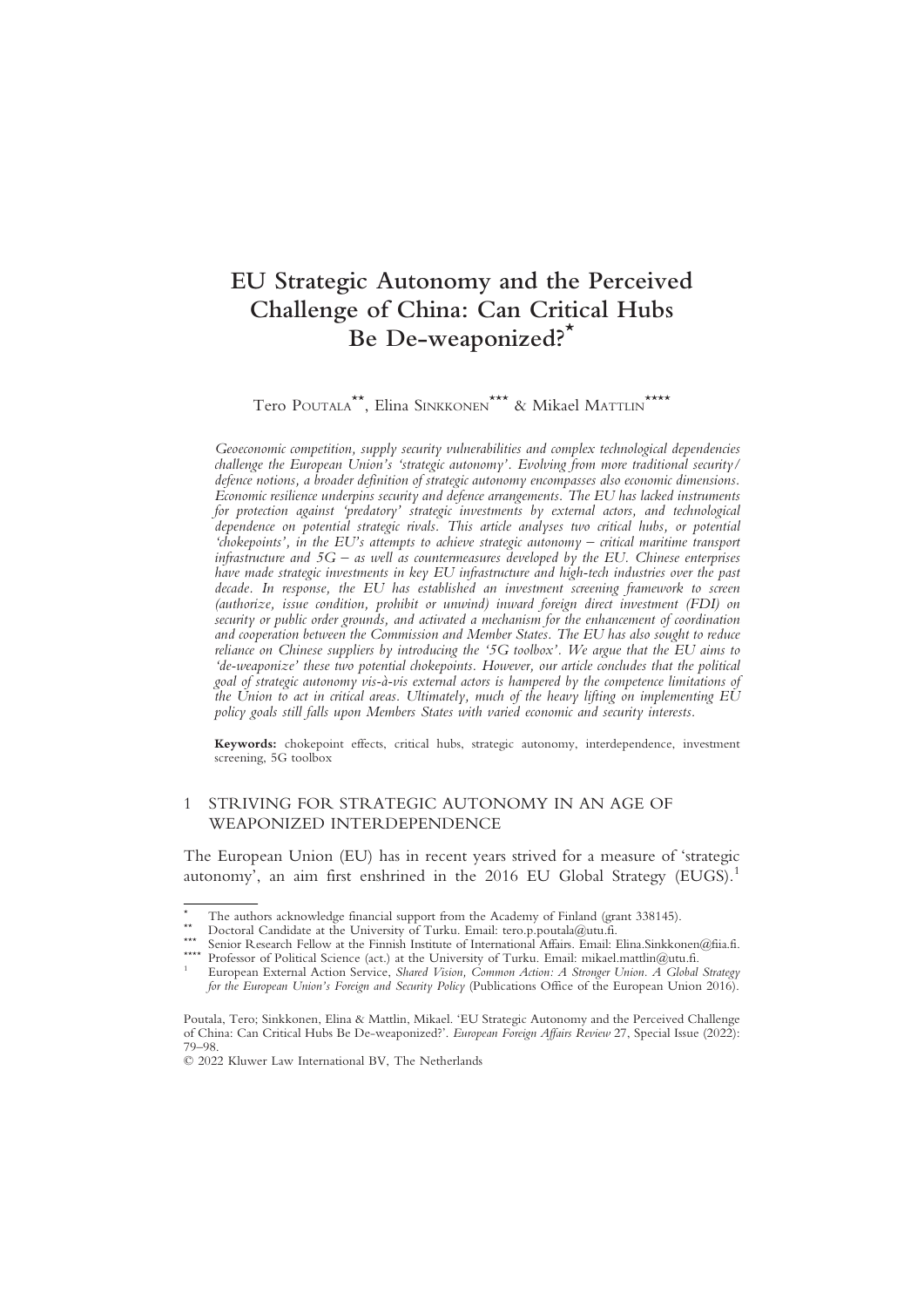Strategic autonomy refers to efforts the EU makes to manage interdependencies with third parties encompassing all the EU's economic and political engagements.<sup>2</sup> The concept's connotations have gradually expanded from a rather narrow understanding pertaining mainly to the military sphere, to encompass broader remits. Yet, there are multiple competence issues between the EU and its Member States hindering the Union from reaching strategic autonomy.

One key area of strategic autonomy concerns technological dependencies. China's technological innovation and emergence as a leader in fields such as artificial intelligence and fifth generation mobile technologies (5G) pose challenges for the EU's efforts to maintain technological sovereignty and retain global regulatory power.<sup>3</sup> In the 2021 State of the Union Address, European Commission President Ursula von der Leyen stressed the need to invest in European technological sovereignty 'to shape our digital transformation according to our own rules and values'. The same speech announced a new initiative, the European Chips Act, which aims to decrease European dependence on semiconductors.<sup>4</sup> Early 2022, the Commission called for digital sovereignty over semiconductors, and communicated related regulation proposals and the semiconductor toolbox.<sup>5</sup>

The discussion on strategic autonomy inevitably touches on perceived risks associated with excessive reliance on large external state actors. Usually this signifies authoritarian states such as Russia and China. However, the EU also has security dependencies on the United States that de facto reduce its strategic autonomy, even though these dependencies are not generally perceived as threatening as, e.g., high reliance on Russian gas that can be exploited for geostrategic aims,<sup>6</sup> or Chinese investments in critical infrastructure.<sup>7</sup>

That interdependencies can also be a vulnerability, in addition to having benign effects, is not a novel idea. Hirschman first suggested that states may use asymmetric trade relations as a source of power.<sup>8</sup> Later Keohane and Nye, who are widely credited for bringing the interdependence discussion to international relations theory

N. Helwig, EU Strategic Autonomy: A Reality Check for Europe's Global Agenda, 119 FIIA Working<br>Paper (2020).

T. Gehrke, EU Open Strategic Autonomy and the Trappings of Geoeconomics, 27 Eur. For Affairs Rev. Special Issue (2022); Q. Levin, A Review of the Brussels Effect, 22(2) Geo. J. Intl. Affairs 307–310 (2021). European Commission, 2021 State of the Union Address by President von der Leyen, SPEECH/21/4701, https://ec.europ

https://ec.europa.eu/commission/presscorner/detail/en/SPEECH\_21\_4701 (accessed 29 Nov. 2021).<br><sup>5</sup> European Commission, *Digital Sovereignty: Commission Proposes Chips Act to Confront Semiconductor* Shortages and Strengthen Europe's Technological Leadership, IP/22/729, https://ec.europa.eu/commission/

presscorner/detail/en/IP\_22\_729 (accessed 10 Feb. 2022).<br><sup>6</sup> For example M. Wigell & M. & A. Vihma, Geopolitics Versus Geo-Economics: The Case of Russia's For example M. Wigell & M. & A. Vihma, Geopolitics Versus Geo-Economics: The Case of Russia's Geostrategy and Its Effects on the EU, 92(3) Intl. Affairs 605–627 (2016). For example, J. Seaman, Towards a more China-centred

the Age of Hybrid Threats, Hybrid CoE Paper, no. 9, European Centre of Excellence for Countering<br>Hybrid Threats (Nov. 2021).

A. Hirschman, National Power and the Structure of Foreign Trade (University of California Press 1945).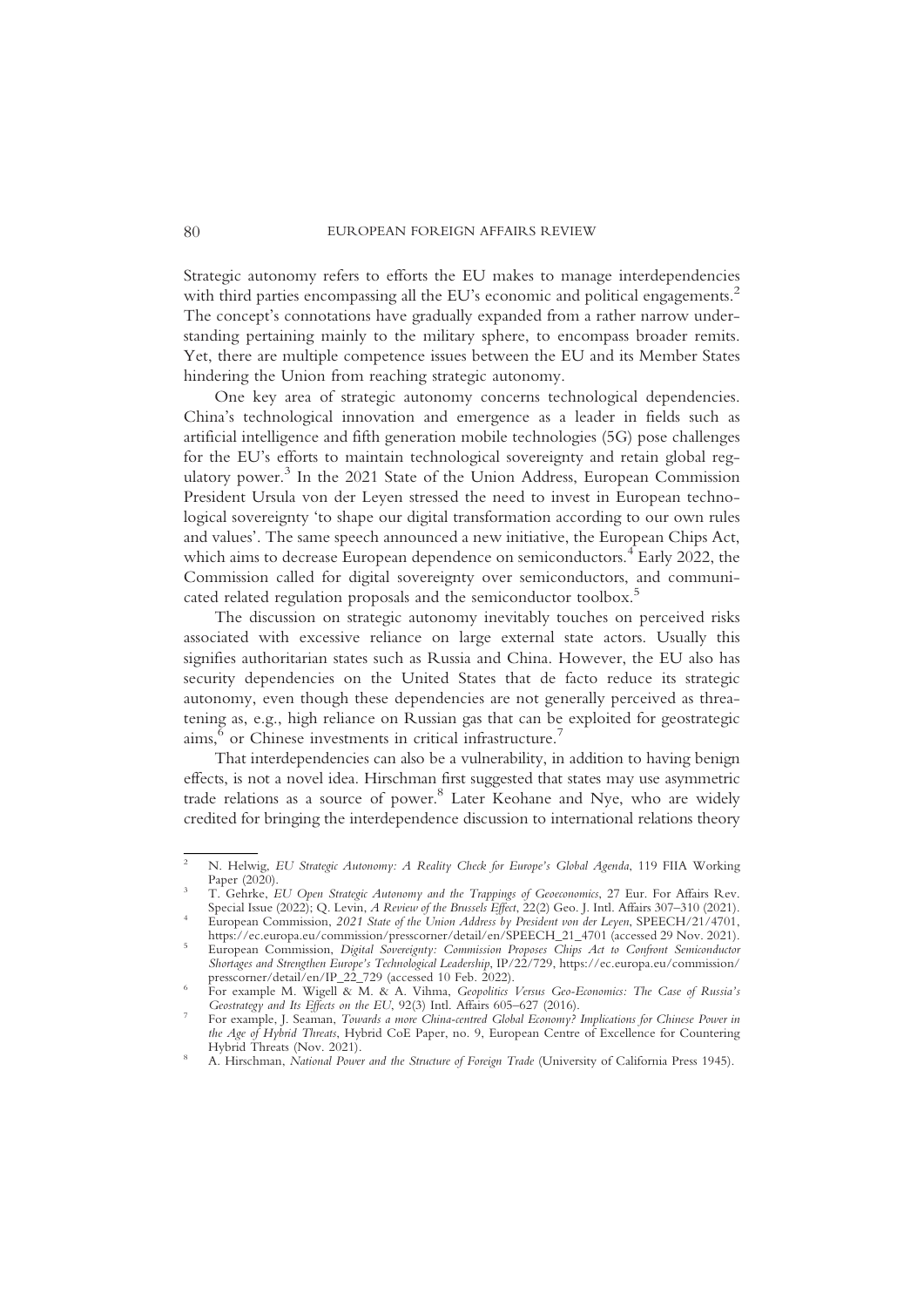in the 1970s, discussed asymmetrical interdependence, dependencies, and vulnerabilities.<sup>9</sup> Gilpin noted that dissemination of technology under a liberal hegemon eventually leads to challenges to the hegemon that, in turn, spur mercantilist responses. <sup>10</sup> Later, Luttwak discussed how the 'logic of conflict' was embedded in the 'grammar of commerce',<sup>11</sup> while Crawford talked of the 'economic security dilemma' inherent in globalized production and exchange networks in the context of states that continue to strive for security through military means.<sup>12</sup>

This paper takes its cue from the seminal article<sup>13</sup> by Farrell and Newman on 'weaponized interdependence'. They argue that complex systems tend to form asymmetric network structures that give disproportionate power to actors in control of critical network hubs, making it possible to weaponize interdependence on a systemic level without feeling the consequences. As Farrell and Newman argue, interdependence can be weaponized in two different ways through the panopticon effect or the chokepoint effect. The former refers to 'advantaged states using their network position to extract informational advantages vis-à-vis adversaries, whereas in the latter, they can cut adversaries off from the network'. As a historical precedent for a chokepoint, Farrell and Newman gave the example of the United Kingdom, which before World War I had a near monopoly on international communications and had developed extensive plans for disrupting the economies of its enemies through these networks. More recently, the United States has similarly dominated information networks, although it has been less eager to use them as chokepoints, because of the commercial benefits accruing to it from open networks.<sup>14</sup>

In this article, we focus our attention on the potential chokepoint effects of Chinese investments in EU critical port infrastructure and 5G networks. While China is not one of the largest investors in the EU, its authoritarian political system and the perceived close connections between the Chinese state and Chinese economic actors make it qualitatively different as an investor. Chinese infrastructure investments in the EU are typically done by the just under 100 large business groups that are called 'central enterprises' (中央企业)—state-owned enterprises (SOE) administered by the State-Owned Assets Supervision and Administration

<sup>&</sup>lt;sup>9</sup> R. O. Keohane & J. S. Nye Jr., *Power and Interdependence Revisited*, 41(4) Intl. Org. 725–753 (1987).<br><sup>10</sup> R. Gilpin, *Economic Interdependence and National Security in Historical Perspective*, in *Economic Issues and* 

<sup>&</sup>lt;sup>11</sup> E. N. Luttwak, From Geopolitics to Geo-Economics: Logic of Conflict, Grammar of Commerce, 7(5) Intl.<br>Economy 18–67 (1990).

<sup>&</sup>lt;sup>12</sup> B. Crawford, *The New Security Dilemma Under International Economic Interdependence*, 23(1) Millennium<br>J. Intl. Stud. 25–55 (1994).

H. Farrell & A. L. Newman, Weaponized Interdependence. How Global Economic Networks Shape State<br>Coercion. 44(1) Intl. Sec. 42–79 (2019).

Ibid.; N. A. Lambert, Planning Armageddon: British Economic Warfare and the First World War (Harvard University Press 2012).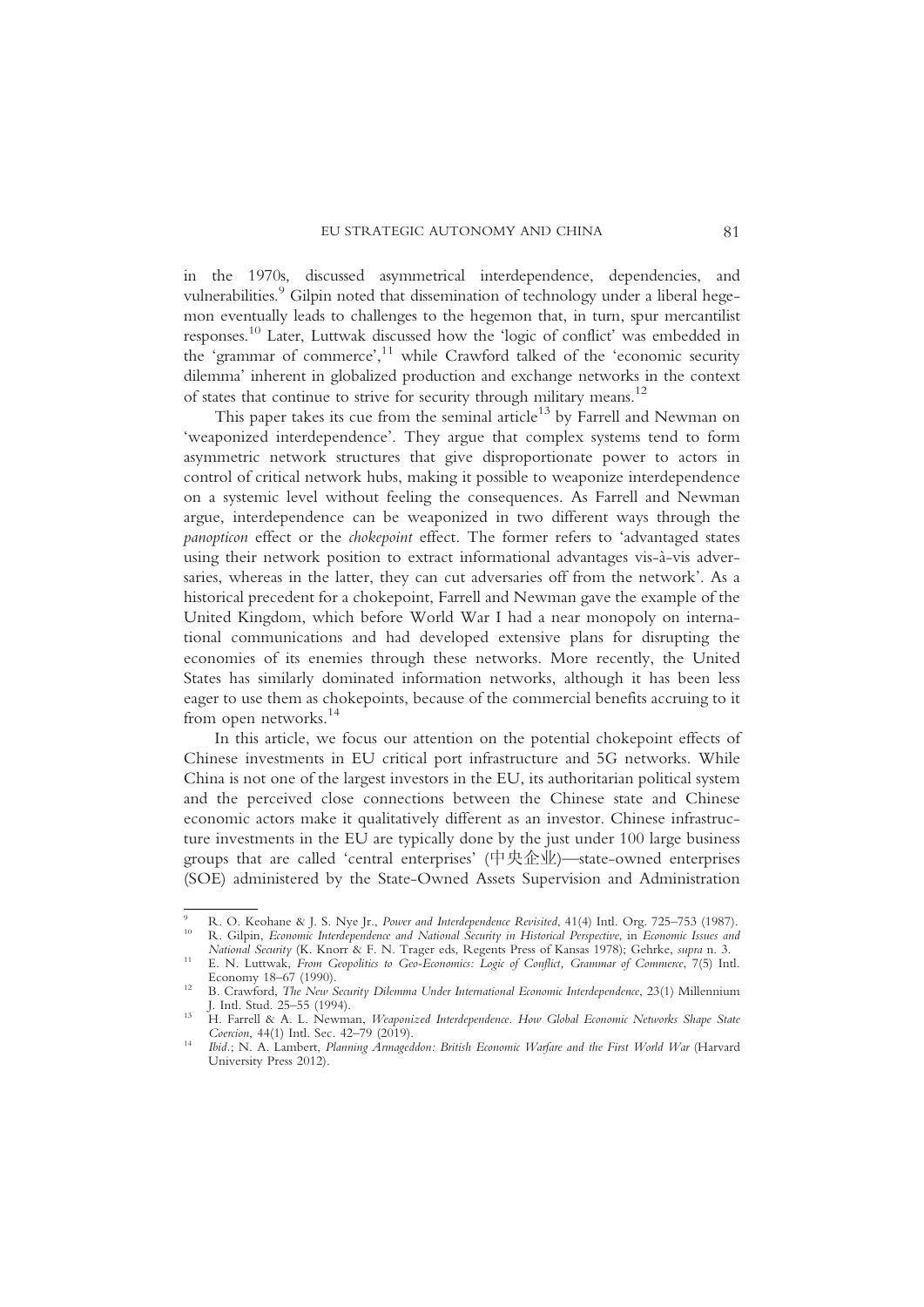Commission (SASAC) under the Chinese State Council.<sup>15</sup> Given this special status, it is reasonable to assume that they are at least sensitive to political guidance.

However, even nominally non-SOE Chinese companies have raised suspicions in the West due to their often-opaque corporate governance structures. Exacerbating the concern are the increasingly deep interlinkages between the economy and national security in China over the past decade. China, e.g., actively pursues civil-military integration and its' recent economic policies have been strongly security-oriented. Furthermore, the 2017 National Intelligence Law compels all Chinese organizations and citizens to comply with Chinese intelligence efforts. Increasing great power competition makes the EU's position even more difficult, as technological decoupling between the United States (US) and China can pressure Europe to choose sides. The US restricts Chinese investments in security-relevant fields inter alia through the Committee on Foreign Investment of the United States (CFIUS).

Empirically, our article delves into how Chinese investments in critical port infrastructure and technological dependence on Chinese 5G suppliers have prompted concern and countermeasures in the EU. These sectors cover thematically both the EU's physical and technological autonomy. The sectors were chosen because they have figured prominently in the security debate. Port infrastructures are the physical enablers of international transport of goods and passengers by sea, while information technologies facilitate everyday work, communication, and governance of physical activities. 5G is the newest information technology standard. Not only do port infrastructure and 5G form critical infrastructure separately, but port infrastructures rely increasingly on data transfers through 5G networks. The main rationale for choosing 5G as a case study is that many critical services depend on it and will do so even more in the future. 5G connects physical and virtual reality. Without control over its telecommunication networks supporting everyday life and business, the EU would not be able to achieve its goal of strategic autonomy. 5G has been identified as a key asset for Europe.<sup>16</sup> Corporate takeovers and a strong market presence in these two sectors by third countries, such as China, therefore, pose a potential challenge. Both cases also showcase variance within the Union, as some countries welcome Chinese investments, whereas others are very sceptical towards them. Analysing these two key sectors highlights advancements and limitations in the EU's reaching strategic autonomy.

See M. Mattlin, Chinese Strategic State-Owned Enterprises and Ownership Control, 4(6) BICCS Asia Papers, Brussels Institute of Contemporary China Studies, 1–28 (2009), for an account of how the SASAC administers central enterprises.

European Commission, Secure 5G Networks: Commission Endorses EU Toolbox and Sets Out Next Steps, Press release, IP/20/123 (Brussels, 29 Jan. 2020).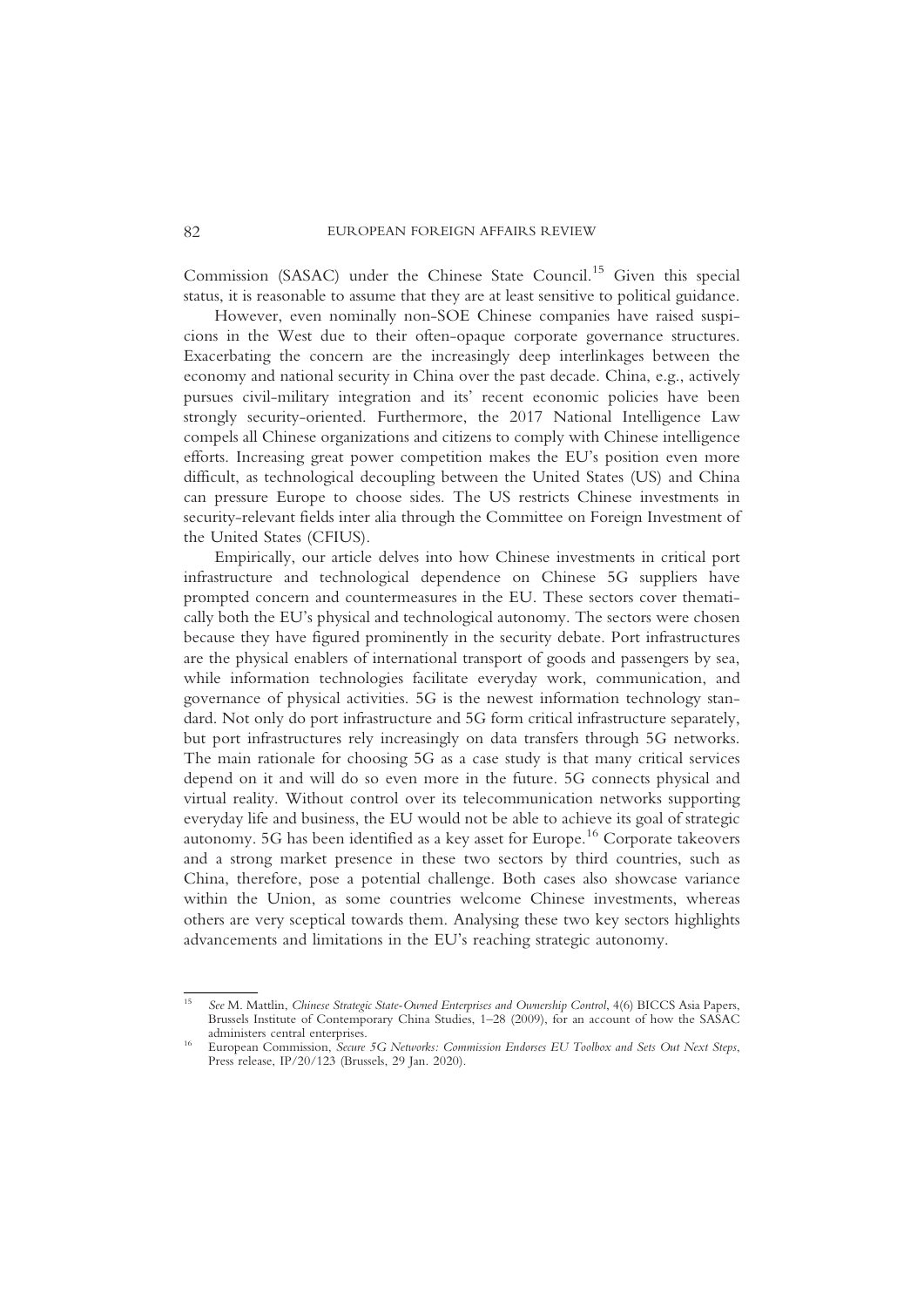The next section provides a brief overview of EU-China interdependencies. The third and fourth sections probe into the two case studies, while the fifth section examines the EU's arsenal of countermeasures in managing its interdependence. The final section summarizes the main findings of the study.

## 2 MANAGING INTERDEPENDENCIES IN EU-CHINA RELATIONS

The EU's relationship with China is complicated. The Union tries to balance its policies towards a China that is regarded simultaneously as a 'partner', 'competitor' and 'rival'. China is a growing market for the EU and a source of economic innovations, the importance of which are likely to increase in the future following China's large investments in future technologies.17 Since 2020, the EU and China are each other's largest trading partners.<sup>18</sup> The EU also recognizes the need to cooperate with China on global issues such as climate change. Still, China's recent turn towards an increasingly state-driven 'dual circulation' economic model, has ushered in a sense of urgency in Europe and the  $US<sup>19</sup>$  The EU characterization of China as also a 'systemic rival' emerged for the first time in March  $2019$ <sup>20</sup>

Over the past decade, Europe has seen a surge of Chinese FDI in various critical sectors, including energy and transport, with a cumulative value of tens of billions euros.<sup>21</sup> However, to put this in perspective, it still represents only a fraction of the EU's over EUR 10 trillion inward FDI stock, and only a small part of the EU's annual inward FDI flows that are typically several hundred billion. Even mid-sized European economies like Switzerland and Norway are bigger investors in the EU than China. $^{22}$ 

<sup>17</sup> It has been announced that China is bidding for global leadership in key technologies with more than a trillion euros in investment, from wireless networks to artificial intelligence. Bloomberg, China Has a New \$1.4 Trillion Plan to Overtake US in Tech (20 May 2020), https://www.bloomberg.com/news/ articles/2020-05-20/china-has-a-new-1-4-trillion-plan-to-overtake-the-u-s-in-tech (accessed 29 Nov. 2021). <sup>18</sup> European Commission, Countries and Regions: China, https://ec.europa.eu/trade/policy/countries-

and-regions/countries/china/ (accessed 29 Nov. 2021); Politico, China Topples US as EU's Top Trade Partner Over 2020 (15 Feb. 2021), https://www.politico.eu/article/china-topples-us-as-eus-

Business Europe, The EU and China: Addressing the Systemic Challenge: A Comprehensive EU Strategy to<br>Rebalance the Relationship with China (Jan. 2020).

European Commission, Commission Reviews Relations with China, Proposes 10 Actions, Press release, 12 (Mar. 2019), https://ec.europa.eu/commission/presscorner/detail/en/IP\_19\_1605 (accessed 29 Nov. 2021).<br>For example, P. Pareja-Alcaraz, Chinese Investments in Southern Europe's Energy Sectors: Similarities and

Divergences in China's Strategies in Greece, Italy, Portugal and Spain, 101 Energy Pol'y 700–710 (2017); Merics, Chinese FDI in Europe 2020 Update: Investment Falls to 10-Year Low in an Economically and<br>Politically Challenging Year, Merics report (June 2021).

See e.g., about recent developments: European Commission, Report from the Commission to the European Parliament and the Council: First Annual Report on the Screening of Foreign Direct Investments Into the Union, COM(2021) 714 final, SWD(2021) 334 final, 3–4 (Brussels, 23 Nov. 2021).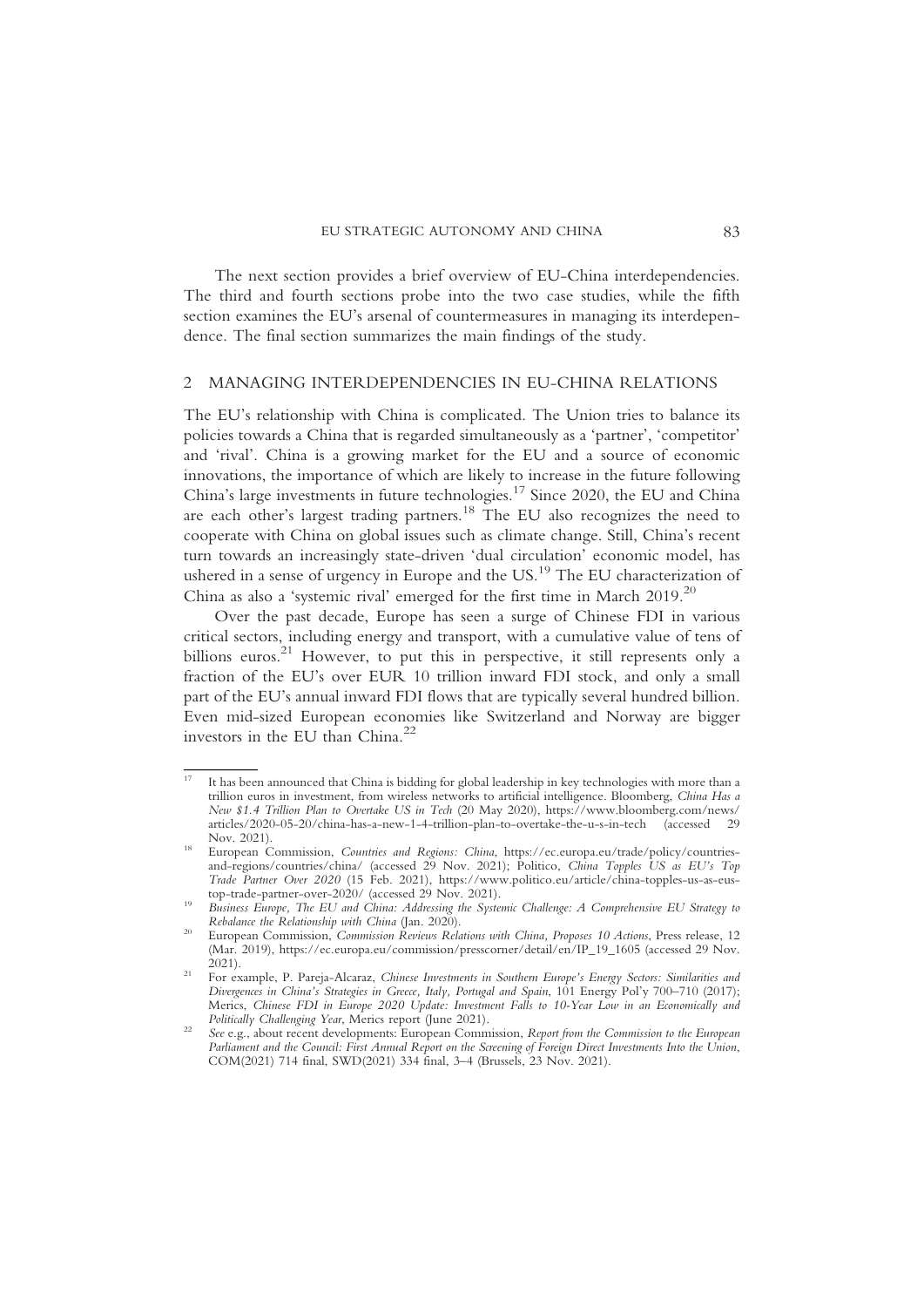Simultaneously with the strive for technological sovereignty, Chinese leader Xi Jinping's signature foreign economic policy, the Belt and Road Initiative (BRI), has raised concern about China's infrastructure financing and its underlying motivations. China's infrastructure investments in the EU have been particularly notable in ownership stakes in key European ports.<sup>23</sup> China has presented the BRI as an expression of its willingness to provide international public goods and to share international responsibilities.<sup>24</sup> Interconnectivity has by some observers been regarded as the primary purpose behind the BRI.<sup>25</sup> 18 EU Member States, including Italy and Portugal, have signed BRI agreements with China.<sup>26</sup>

Concerns related to Chinese infrastructure investment grew around the EU following a large jump in Chinese investment in 2015–16 and China's active promotion of its BRI projects, especially in Eastern Europe. Lack of 'reciprocity' on investments drew concern. The EU market was relatively open to foreign investors and lacking in government oversight, whereas it was much harder for European companies to complete similar investments in China.27 This prompted calls from France, Germany, and Italy to introduce EU-wide investment screening.<sup>28</sup> In June 2017, the European Council urged the Commission to 'analyse investments from third countries in strategic sectors, while fully respecting Members States' competences'.<sup>29</sup>

## 3 CASE STUDY: INVESTMENTS IN CRITICAL PORT INFRASTRUCTURE

Ports typically consist of port facilities, infrastructure, operations, and transport connections. Many seaports can be classified as hubs, being 'crucial intermediaries

<sup>&</sup>lt;sup>23</sup> Merics, COSCO Takes Stake in Hamburg Port Terminal (30 Sept. 2021), https://merics.org/en/tracker/<br>cosco-takes-stake-hamburg-port-terminal (accessed 29 Nov. 2021).

Belt and Road Forum, Building the Belt and Road for Win-Win Development, http://www.beltandroad

forum.org/english/n100/2017/0417/c25-195.html (accessed 29 Nov. 2021).<br>Z. H. Hu, C. J. Liu & P. T. W. Lee, *China's Global Investment and Maritime Flows in the Context of the*<br>*Belt and Road Initiative*, 30(129) J. Contemp

Silk Road Briefing, European Union Member States Who Joined China's Belt And Road Initiative Are Seeing Their Exports Rise Faster By Nearly 5% More Than Those Who Have Not, https://www.silkroadbriefing. com/news/2020/11/20/european-union-Member-States-who-joined-chinas-belt-and-road-initia tive-are-seeing-their-exports-rise-faster-by-nearly-5-more-than-those-who-have-not/ (accessed 29 Nov. 2021).<br><sup>27</sup> T. Hanemann & M. Huotari, *EU-China FDI: Working Towards Reciprocity in Investment Relations*,

MERICS Papers on China, No. 3. Rhodium Group & MERICS (Berlin, 17 Apr. 2018), www. merics.org/sites/default/files/2018-08/180723\_MERICS-COFDI-Update\_final\_0.pdf (accessed 20

Reuters, France, Germany, Italy Urge Rethink of FOREIGN INVESTMENT in EU (14 Feb. 2017), https://www.reuters.com/article/uk-eu-trade-france-idUKKBN15T1ND (accessed 29 Nov. 2021).

https://www.reutre-eurtrale-inducerity-induce-iduk-european-council, European Council, European Council, Conclusions, EUCO 8/17, 8 (Brussels, 23 June 2017), https:// www.consilium.europa.eu/media/23985/22-23-euco-final-conclusions.pdf (accessed 29 Nov. 2021).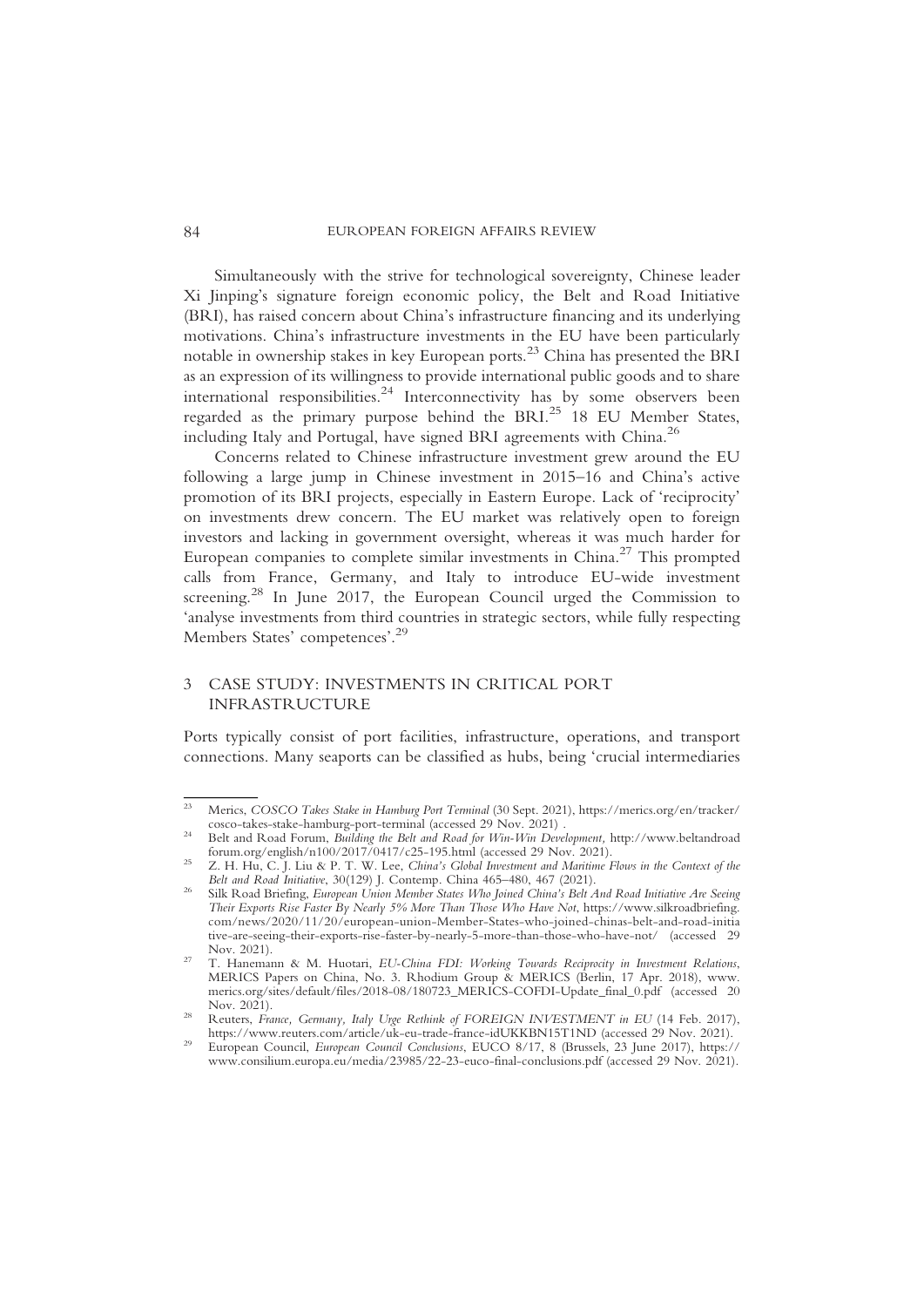in decentralized communication structures'. <sup>30</sup> They form an integral part of global supply chains, the importance of which has been amply demonstrated by the post-Covid-19 supply problems that often culminate in clogged seaports. Since the EU is profoundly dependent on maritime transport for foreign trade, energy and its territorial continuity,<sup>31</sup> maritime transport infrastructures have monumental strategic importance.32 The Commission has included transportation and mobility as 'sensitive ecosystems' of possible strategic dependency, i.e., having critical importance to the EU and its Member States' strategic interests.<sup>33</sup>

Firstly, ports require fairways to enable the safe movement of vessels with certain draught. Secondly, although there is a limited substitutability between ports nearby, typically fairways and other physical properties of ports do not make it easy or economical to change port operations to another place. Thirdly, many ports and fairways serve also military shipping purposes. Every port is somehow connected to the transport infrastructure of the mainland, ports being the nexus between those. More than 80% of world trade by volume is carried by sea.<sup>34</sup> In some countries, this ratio is even higher, e.g., around 90% of Finland's external trade is seaborne, i.e., passes through a port.

The BRI has ushered in an expansion of Chinese ownership in European ports, mainly by China Communications Construction Company (CCCC), China Merchants Group (CMG) and China Ocean Shipping (COSCO)—all of which are party-state controlled central enterprises.<sup>36</sup> This includes significant stakes in more than a dozen ports, and around 10% of the European container port capacity. Around 65% of Chinese port investments are within the BRI framework.<sup>37</sup> There

<sup>&</sup>lt;sup>30</sup> Farrell & Newman, *supra* n. 13, at 55.<br><sup>31</sup> European Commission, *Ports 2030—Gateways for the Trans European Transport Network (2013)*, https:// ec.europa.eu/transport/infrastructure/tentec/tentec-portal/site/brochures\_images/ports2013\_bro

See e.g., Council of the European Union, European Union Maritime Security Strategy, 11205/14, 2 (Brussels, 24 June 2014); Regulation (EU) No 1315/2013 of the European Parliament and of the Council of 11 Dec. 2013 on Union guidelines for the Development of the Trans-European Transport Network and

European Commission, Commission Staff Working Document - Strategic Dependencies and Capacities. Accompanying the Communication from the Commission to the European Parliament, the Council, the European Economic and Social Committee and the Committee of the Regions Updating the 2020 New Industrial Strategy: Building a Stronger Single Market for Europe's Recovery, SWD(2021) 352 final, Graph

United Nations Conference on Trade and Development, Review of Maritime Transport, 20 (United Nations Publications, UNCTAD/RMT/2020).

Finnish Shipowners' Association, Key Figures of Maritime Transport in Finland, https://shipowners.fi/en/<br>competitiveness/key-figures-of-maritime-in-finland/ (accessed 29 Nov. 2021).

The Economist, China Is Making Substantial Investment in Ports and Pipelines Worldwide, Special report (6.Feb. 2020), https://www.economist.com/special-report/2020/02/06/china-is-making-substantial-

J. Chen, Y. Fei, P. T. W. Lee & X. Tao, Overseas Port Investment Policy for China's Central and Local Governments in the Belt and Road Initiative, 28(116) J. Contemp. China, 196–215, 202 (2019).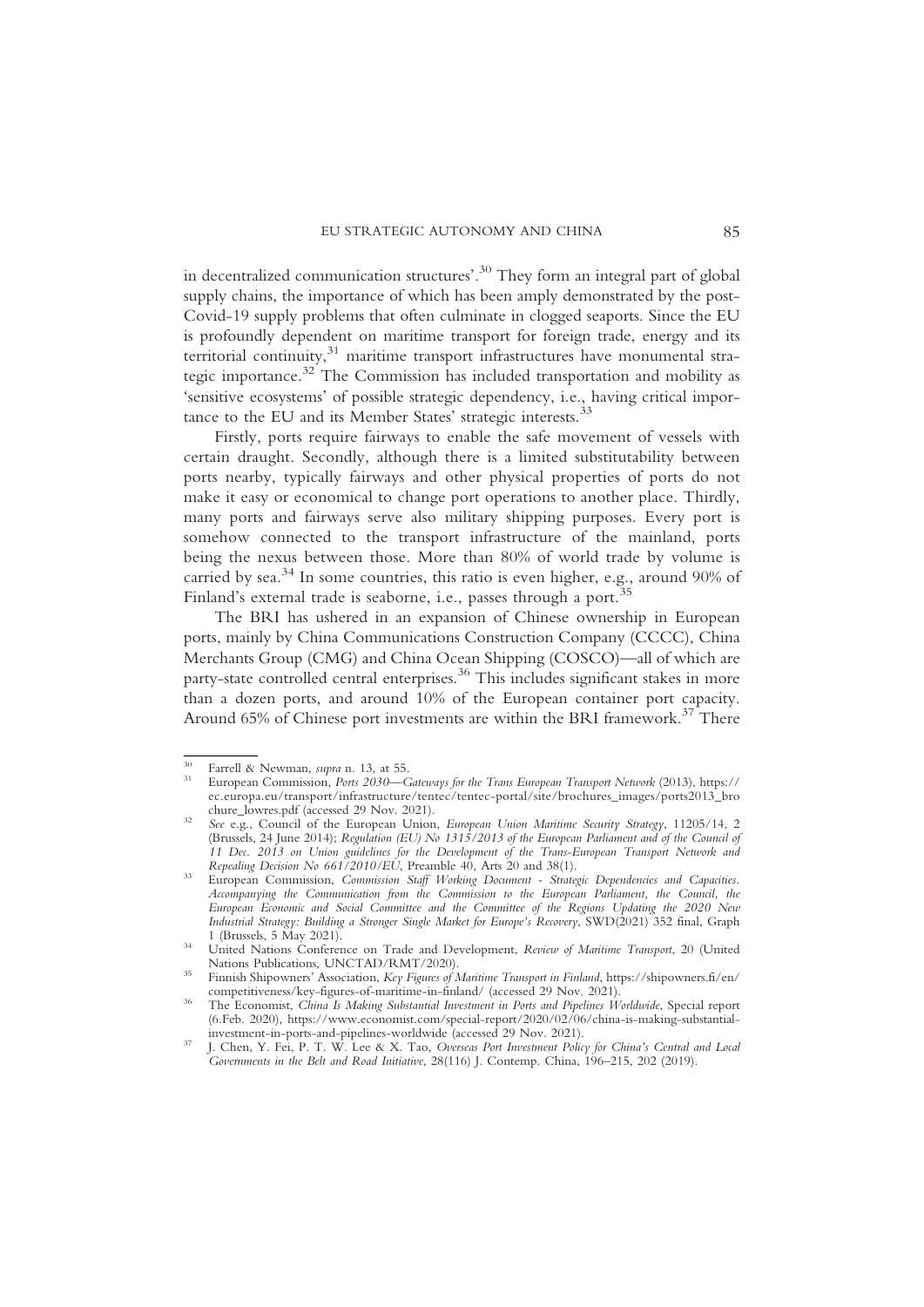have been acquisitions, joint ventures, building, and expansion of European ports and terminals. Acquisitions, as an equity stake of company ownership, is the mostused action in Chinese foreign investments to obtain control.<sup>38</sup>

Most academic publications on Chinese investments relate to the economic rationale behind Chinese investments,<sup>39</sup> and investment screening mechanisms,<sup>40</sup> Less attention has been directed to the intersection between economic and security studies, and strategic autonomy. Security concerns include a lease agreement by China Logistics for 99 years of Jade-Weser-Port in Wilhelmshaven, Germany due to its proximity to the only German naval-based command in the North Sea.<sup>41</sup> COSCO has stakes in the ports of Piraeus and Rotterdam<sup>42</sup> and a terminal operator monopoly in Zeebrugge.<sup>43</sup> Since 2013, COSCO has had a special position among state-owned enterprises. Its' activities have spilled over to the security sphere and having its own militia has enabled COSCO to assist the People's Liberation Army Navy (PLAN) in the Gulf of Aden.<sup>44</sup>

W. Huo et al., *International Port Investment Of Chinese Port-Related Companies*, 11(5) Intl. J. Shipp Transp. Logist. 446 (2019).

See e.g., P. T. W. Lee, Z. H. Hu, S. J. Lee, K. S. Choi & S. H. Shin, Research Trends and Agenda on the Belt and Road (B&R) Initiative with a Focus on Maritime Transport, 45(3) Marit Policy Manag 282–300 (2018); Chen et al., supra n. 37; Z. Liu, S. Schindler & W. Liu, Demystifying Chinese Overseas Investment in Infrastructure: Port Development, the Belt and Road Initiative and Regional Development, 87 J. Transp. Geogr. (2020); Z. H. Hu, C. J. Liu, & P. T. W. Lee, China's Global Investment and Maritime Flows in the Context of the Belt and Road Initiative, 30(129) J. Contemp. China 465–480 (2021); W. Yin, A Comparison of the US and EU Regulatory Responses to China's State Capitalism: Implication, Issue and Direction, 19(1) Asia Eur. J. 1–25 (2021).

For example, B. Canes-Wrone, L. Mattioli & S. Meunier, Foreign Direct Investment Screening and Congressional Backlash Politics in the United States, 22(4) Br. J. Politics Intl. Rel. 666–678 (2020); S. Riela & P. Zamborsky, Screening of Foreign Acquisitions and Trade in Critical Goods, 18(3) Asia-Pacific J. EU Stud. 55–83 (2020); A. Ufimtseva, The Rise of Foreign Direct Investment Regulation in Investment-Recipient Countries, 11(2) Glob. Pol'y 222–232 (2020); S. F. Wernicke, Investment Screening: The Return of Protectionism? A Business Perspective, in YSEC Yearbook of Socio-Economic Constitutions, 29–41 (Springer, Cham. 2020); Z. T. Chan S. & Meunier, Behind the Screen: Understanding National Support for a Foreign Investment Screening Mechanism in the European Union, Rev. Intl. Org. (2021); G. Gertz, Investment Screening Before, During, and After COVID-19, 2(1) Glob. Perspect. (2021); S. Bauerle Danzman & S. Meunier, The Big Screen: Mapping the Diffusion of Foreign Investment Screening Mechanisms (28 Aug. 2021); E.g., G. Grieger, Foreign Direct Investment Screening: A Debate in Light of China-EU FDI Flows, EPRS, European Parliamentary Research Service, Members' Research Service (2017); P. Le Corre, European and American Approaches Towards Chinese Foreign Direct Investment in Post-COVID Times: Opportunities, Challenges and Policy Responses, in Europe in an Era of Growing Sino-<br>American Competition, 138–154 (S. Biba & R. Wolf, Routledge 2021).

M. Ohlberg, Germany and Its Neighbors, in The Security Implications of Chinese Infrastructure Investment in Europe The German Marshall Fund of the United States, Report, 12 (D. Cristiani, M. Ohlberg, J.

On Oct. 2021, it was announced COSCO to divest its stake in Euromax Terminal (Rotterdam) to Navigator Investco, an Investment Platform for the Company and Silk Road Fund. See Seatrade Maritime News, Cosco Sells Stake in Euromax Terminal to Investment Arm (22 Oct. 2021), https://www. seatrade-maritime.com/ports-logistics/cosco-sells-stake-euromax-terminal-investment-arm (accessed

<sup>&</sup>lt;sup>43</sup> Ohlberg, *supra* n. 41, at 12.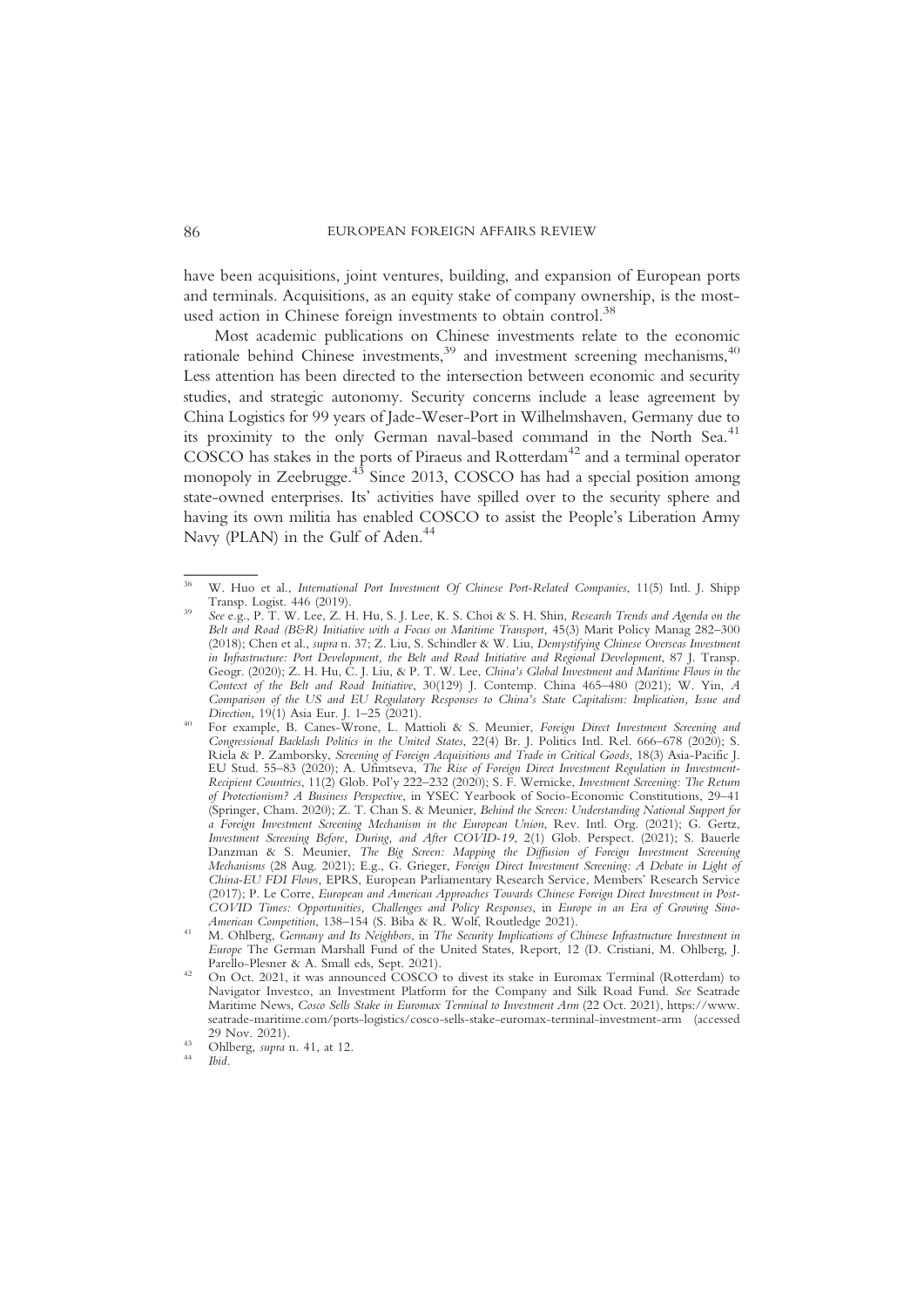Some commentators have argued that Chinese influence in port infrastructure can lead to the compromising of national-level strategic autonomy by transforming economic dependence to political leverage.<sup>45</sup> Chinese port investments *per se* might not lead to economic dependence and Chinese political influence. However, taken in conjunction with Chinese dominance in container shipping, concentrated port investments can lead to such outcomes.<sup>46</sup> Huo et al. identified four characteristics regarding port investments by COSCO Shipping Ports: 1) ports are located on the main global trade routes; 2) the investments focus on existing ports; 3) a few of the investments have extended from earlier investments; and 4) most port investments have taken place since 2013, i.e., after the BRI was initiated.<sup>47</sup>

Although governing port infrastructure does not automatically indicate control over maritime routes, seen in this larger context, that may well be the endresult in specific situations, leading also to potential chokepoint effects. Each port has its own characteristics and physical connections. There is no economic rationale in shifting the physical location of a particular port.

Since ports are typically also hubs of international voyages, states have a physical presence there, e.g., being occupied by personnel and surveillance of border guards and customs. Various national expropriation mechanisms are often in place as a last resort measure to retain control over tangible port infrastructure if national security so requires. However, less attention has been given to the EU's strategic autonomy and competence in this context.

At present, the EU has not been conferred competencies, viz. capabilities to act and govern interdependencies, in the security and real estate domains to screen port investments. At the same time as the strategic importance of the seaports is evident, the varying economic interests of Member States can lead into a complex and asymmetric grid of investments and maritime-related dependencies. The fact that the EU does not have the capability to execute control over the ownership of seaports within the Member States raises the question of the possible level of strategic autonomy. It is questionable whether the EU has possibility to reach autonomy over the seaports and related infrastructure under the current umbrella of competencies, since ultimately the Union's autonomy is subject to cooperation between the Member States.

<sup>&</sup>lt;sup>45</sup> See e.g., F.-P. Van der Putten, Chinese Investment in the Port of Piraeus, Greece: The Relevance for the EU and the Netherlands, Clingendael Report (2014), https://www.clingendael.org/sites/default/files/pdfs/ 2014%20-%20Chinese%20investment%20in%20Piraeus%20-%20Clingendael%20Report.pdf; F.-P. Van der Putten, European Seaports and Chinese Strategic Influence: The Relevance of the Maritime Silk Road for the Netherlands, Clingendael Report (2019), https://www.clingendael.org/sites/default/files/ 2019–12/Report\_European\_ports\_and\_Chinese\_influence\_December\_2019.pdf. Van der Putten (2019), supra n. 45, at 15-17. Huo et al., supra n. 38, at 436, 439.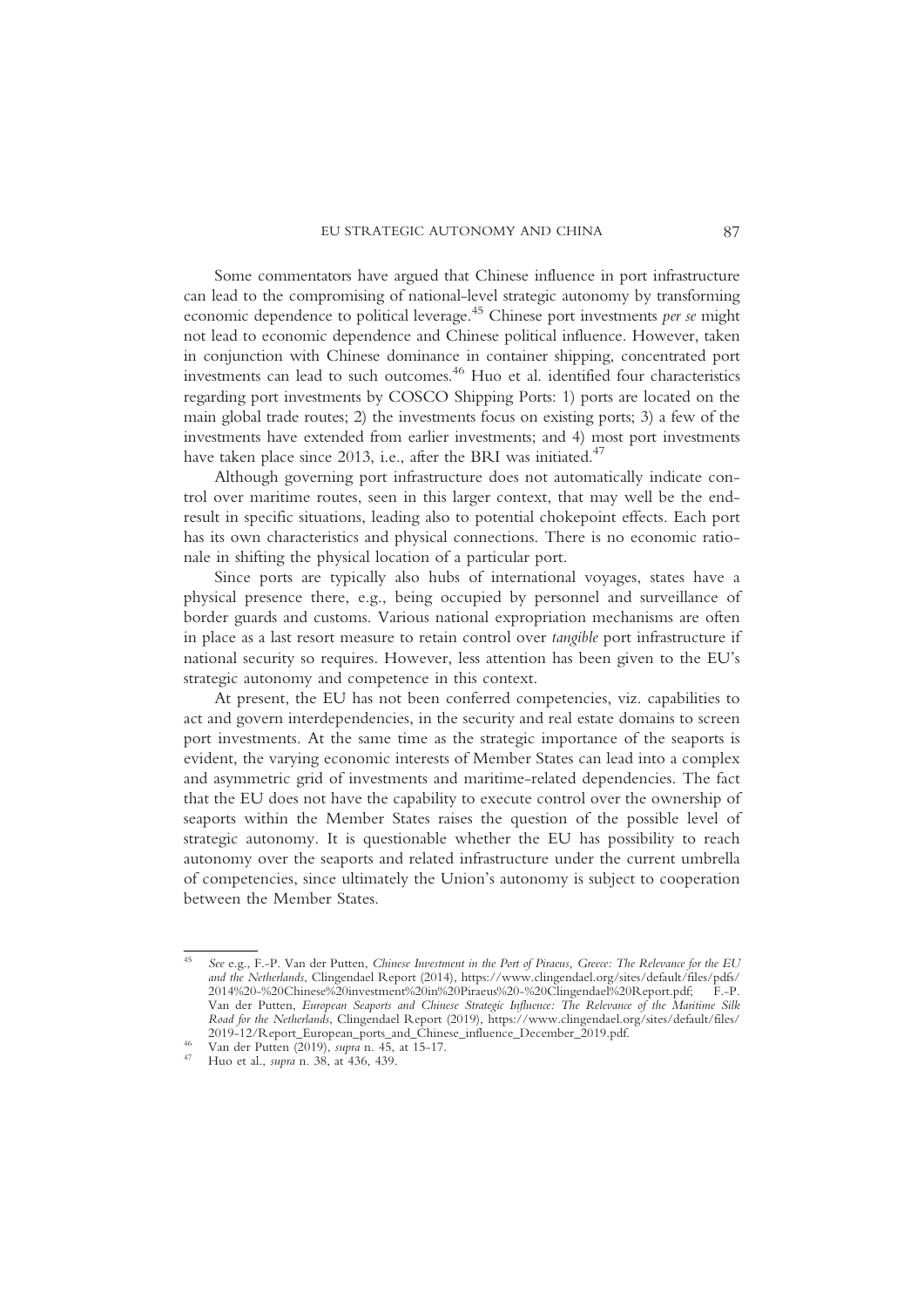## 4 CASE STUDY: 5G SUPPLIERS AND MARKET ACCESS

5G is a novel wireless mobile technology with utmost global importance, since it is estimated to connect at least 7 trillion wireless devices.<sup>48</sup> 5G mobile wireless technology provides high speeds/bandwidths and low latencies, which enable them to meet huge demand. The idea behind 5G is to connect physical infrastructure and devices together holistically via 5G hubs.

There is a fundamental difference between traditional port infrastructure and 5G. While port infrastructure can be categorized mainly as tangible infrastructure, 5G operates under both domains as a hybrid, i.e., as both tangible (e.g., devices) and intangible (e.g., software). However, one should not underestimate the importance of 5G networks and other technology aspects in relation to traditional maritime infrastructure. Port operations are increasingly being automated, as communication networks are a critical enabler in the ongoing technological transformation. Thus, we have seen increasing embedding of 5G into port infrastructure to enable their transformation into '5G smart ports'. For instance, Huawei has launched the Smart Port Solution to help build world-class ports.<sup>49</sup> The functions of these smart ports include increased situational awareness and overall connectivity between different port operators<sup>50</sup> and remote operations,<sup>51</sup> creating a chokepoint that, in theory, could be utilized by a Chinese state-actor for malignant purposes.<sup>52</sup>

5G concerns have similarly been closely related to China, as one of the main suppliers (Huawei) allegedly maintains close and opaque links to the Chinese state, including its military.<sup>53</sup> As the world's largest provider of communications technology, China occupies a central place in the 'network wars'. <sup>54</sup> By some accounts, China already leads the way to global standards for 5G and beyond.<sup>55</sup> Compared to its competitors, Huawei's strong point is its ability to produce all components in a

I. Ahmad, T. Kumar, M. Liyanage, J. Okwuibe, M. Ylianttila & A. Gurtov, Overview of 5G Security Challenges and Solutions, 2(1) IEEE Communications Standards Magazine 36-43 (2018).

See Huawei, Huawei Launches the Smart Port Solution to Help Build World-Class Ports, 23 Sept. 2021, https://e.huawei.com/en/news/ebg/2021/smart-port-solution-help-build-world-class (accessed 29

Nov. 2021).<br>See e.g., S. Harris, *Private 5G: Enabling Ports of the Future*, Orange Business Services, https://www.<br>orange-business.com/en/blogs/private-5g-enabling-ports-future (accessed 29 Nov. 2021).

Ericsson, Smart Ports: At the Gateway to a New Shipping Age, https://www.ericsson.com/en/industries/<br>ports (accessed 29 Nov. 2021).

<sup>&</sup>lt;sup>52</sup> Seaman, supra n. 7.<br><sup>53</sup> B. Mascitelli & M. Chung, *Hue and Cry Over Huawei: Cold War Tensions, Security Threats or Anti-*<br>*53* B. Mascitelli & M. Chung, *Hue and Cry Over Huawei: Cold War Tensions, Security Threats* 

E. Hillman, The Digital Silk Road: China's Quest to Wire the World and Win the Future (Haroper Business, 2021).

Financial Times, China Leads the Way on Global Standards for 5G and Beyond, 5 Aug. 2020, https:// www.ft.com/content/858d81bd-c42c-404d-b30d-0be32a097f1c (accessed 29 Nov. 2021).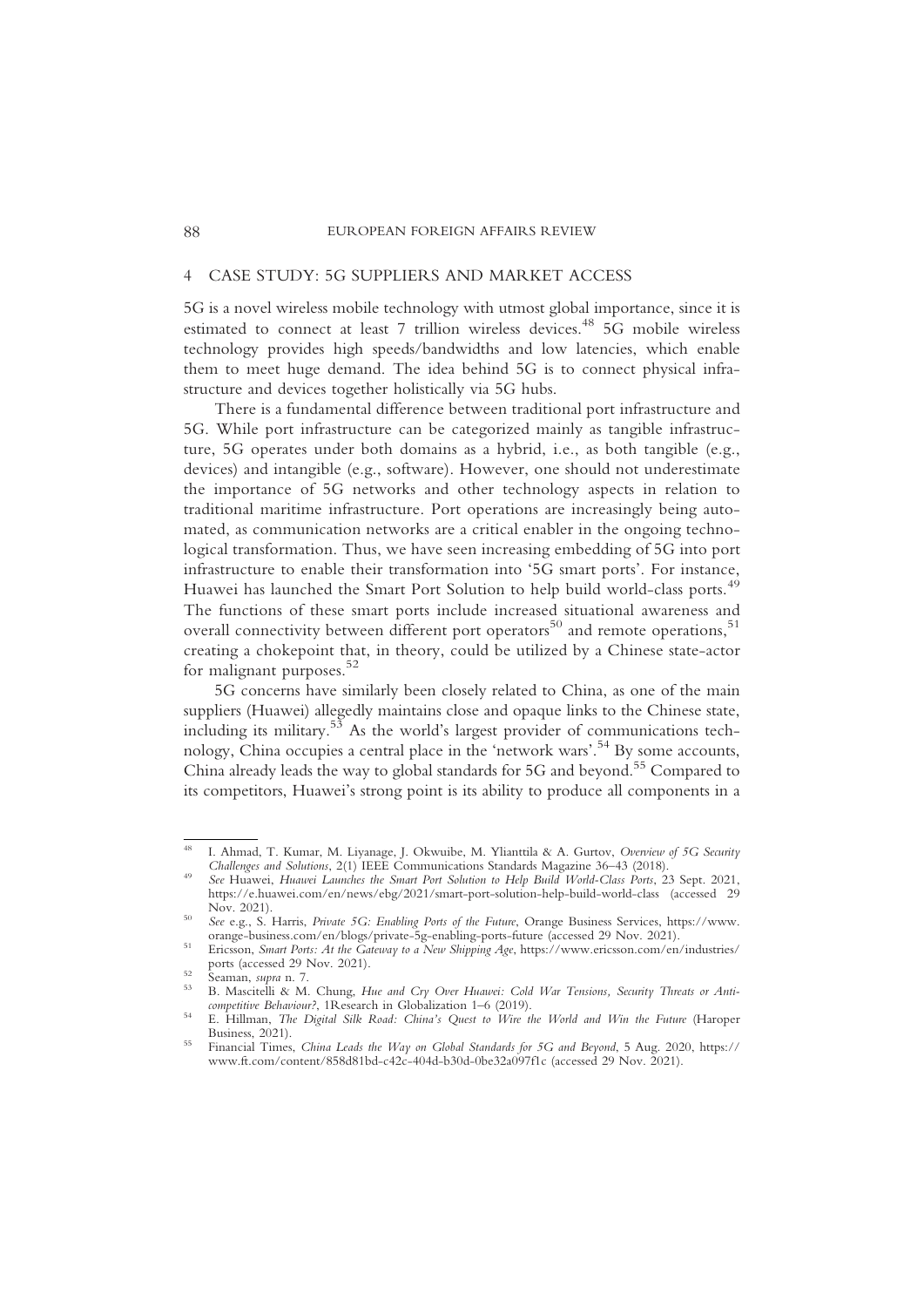5G network supply chain in large quantities.<sup>56</sup> Preparations for 6G are also under way, with similar concerns to those of  $5G<sub>0</sub>$ <sup>57</sup>

Provision of critical 5G infrastructure components makes it possible – at least in theory – to exploit the 5G hubs. 5G security risks can be outlined as unauthorized access or usage of assets.<sup>58</sup> Higher speeds enable exploitation of larger amounts of data and automated processes and operations can be vulnerable. Simultaneously, the increased number of interconnected devices and machines enables exploitation. Furthermore, the new Chinese legislation requiring Chinese citizens and companies to comply with the demands of the Chinese state for cooperation, has often been noted as a red flag.<sup>59</sup> Awareness and concern of China-related 5G-risks have been forcefully pushed by the US government, which has lobbied EU governments to take measures to exclude Chinese suppliers from European 5G networks and shun Chinese components in domains critical for national security.

In addition to surveillance concerns, technological competition also motivates the US, which regards Chinese efforts to create and promote their own technological ecosystems threatening, as they would undermine US ecosystems.<sup>60</sup> Consequently, the US goal has been to diminish its dependence on Chinese technology, with some success. The Trump administration's Clean Network Initiative was signed by nine EU Member States, mainly in Eastern Europe.<sup>61</sup> The Biden administration has given an executive order to strengthen domestic 'supply chains for critical sectors and subsectors of the information and communications technology (ICT) industrial base, including the industrial base for the development of ICT software, data, and associated services'. <sup>62</sup> In 2019, there was

T. Rühlig & M. Björk, What to Make of the Huawei Debate? 5G Network Security and Technology<br>Dependency in Europe, UI Paper 1 (The Swedish Institute of International Affairs 2020).

W. Saad, M. Bennis & M. Chen,  $\dot{A}$  Vision of 6G Wireless Systems: Applications, Trends, Technologies, and Open Research Problems, 34(3) IEEE Network 134–142 (May/June 2020).

<sup>5</sup>G PPP Security WG, 5G PPP Phase 1 Security Landscape, white paper (2017); for a detail analysis of network security risks, see A. Ken Jakobsson & M. Stoltz, Principled Big Tech: European Pursuit of Technological Autonomy, in Strategic Autonomy and the Transformation of the EU (N. Helwig ed., The Finnish Institute of International Affairs 2021), https://www.fiia.fi/en/publication/strategic-auton

omy-and-the-transformation-of-the-eu.<br><sup>59</sup> F. Yun Chee, *EU Demands Scrutiny of 5G Risks, But no Bloc-wide Huawei Ban (Reuters 26 Mar. 2019).*<br><sup>60</sup> A. Segal, *Huawei, 5G, and Weaponized Interdependence, in The Uses and Abu* Interdependence 149–165 (D.W. Drezner, H. Farrell & A. Newman eds, Brookings Institution Press 2021).<br>L. Cerulus, Huawei Challenges Legality of 5G Bans in Poland, Romania (2 Nov. 2020), https://www.

politico.eu/article/huawei-hints-at-legal-action-against-5g-bans-in-poland-romania/ (accessed 29

The White House, Executive Order on America's Supply Chains, 24 Feb. 2021, https://www.white house.gov/briefing-room/presidential-actions/2021/02/24/executive-order-on-americas-supplychains/ (accessed 11 Aug. 2021).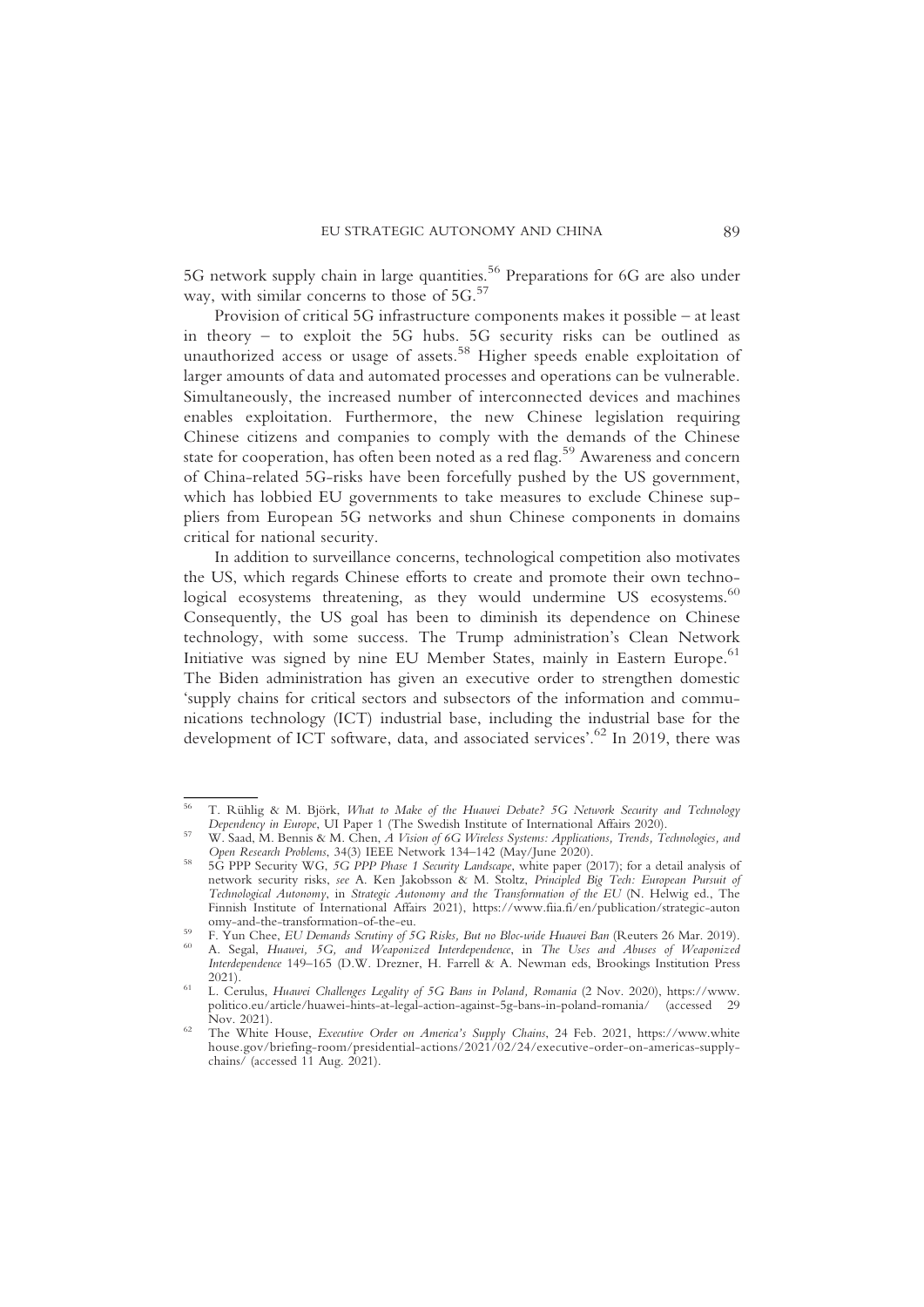also a significant increase in the reshoring of US manufacturing away from China and, more broadly, Asia.<sup>63</sup>

The EU Commission has communicated the cybersecurity of 5G networks to be 'an issue of strategic importance for the Union' and that ensuring 'European sovereignty should be a major objective'.  $64$  The Commission – similarly to the Strategic Outlook on China – recognizes that 'cybersecurity of 5G networks is key for ensuring the strategic autonomy of the Union'. Here cybersecurity could be understood as ensuring control over information flows. This means that for the 5G ecosystem's functioning, the EU cannot be dependent on a particular device or service supplier.

Besides the traditional technological security concerns of  $5G<sub>1</sub>$ <sup>65</sup> it has captured the attention in the national security sphere.<sup>66</sup> Rühlig and Björk have analysed the 5G issue in Europe and Huawei's role in it. They divide 5G risks into network security risks and technological dependency, of which the latter is perhaps more significant, as Europe's technological dependence on China is already high.<sup>67</sup> EU Member States hold a variety of positions and perceptions on Chinese 5G technology. In 2019, dependence on Huawei-built infrastructure ranged from 80–90% in Belgium and Czech Republic, to 60% in Germany and Poland, some 50% in Denmark and 30% in France.<sup>68</sup> While Huawei is now effectively banned in some countries, such as in France since 2021, several Member States, such as Austria and Malta, have become dependent on Huawei as primary vendor.<sup>69</sup> However, current levels of actual technological dependency do not tell the full story. In the context of intensifying rivalry with China and increasing suspicions of China's motives, as important for risk assessment is the lack of trust in EU-China relations, and the perceived potential for China to be in a future position, where it could use 5G as a chokepoint in conflict situations.

The situation evolves constantly and requires the EU's legal system to take a stance on national security exceptions. On 20 October 2020 Sweden

<sup>63</sup> Kearney, Trade War Spurs Sharp Reversal in 2019 Reshoring Index, Foreshadowing COVID-19 Test of Supply Chain Resilience, https://www.kearney.com/operations-performance-transformation/article?/ a/trade-war-spurs-sharp-reversal-in-2019-reshoring-index-foreshadowing-covid-19-test-of-supply-

chain-resilience (accessed 27 Aug. 2021).<br>64 Commission Recommendation (EU) 2019/534 of 26 Mar. 2019 Cybersecurity of 5G Networks C/2019/<br>2335, OJ L 88, 42–47 (29 Mar. 2019).

<sup>&</sup>lt;sup>65</sup> Ahmad et al., supra n. 48.<br><sup>66</sup> K. Kaska, H. Beckvard & T. Minárik, *Huawei, 5G and China as a Security Threat*, CCDCOE Nato Cooperative Cyber Defence Centre of Excellence (Tallinn, 2019).<br>
<sup>67</sup> Rühlig & Björk, *supra* n. 56.<br>
<sup>68</sup> Ibid.<br>
<sup>69</sup> Hillman, *supra* n. 54, at 450.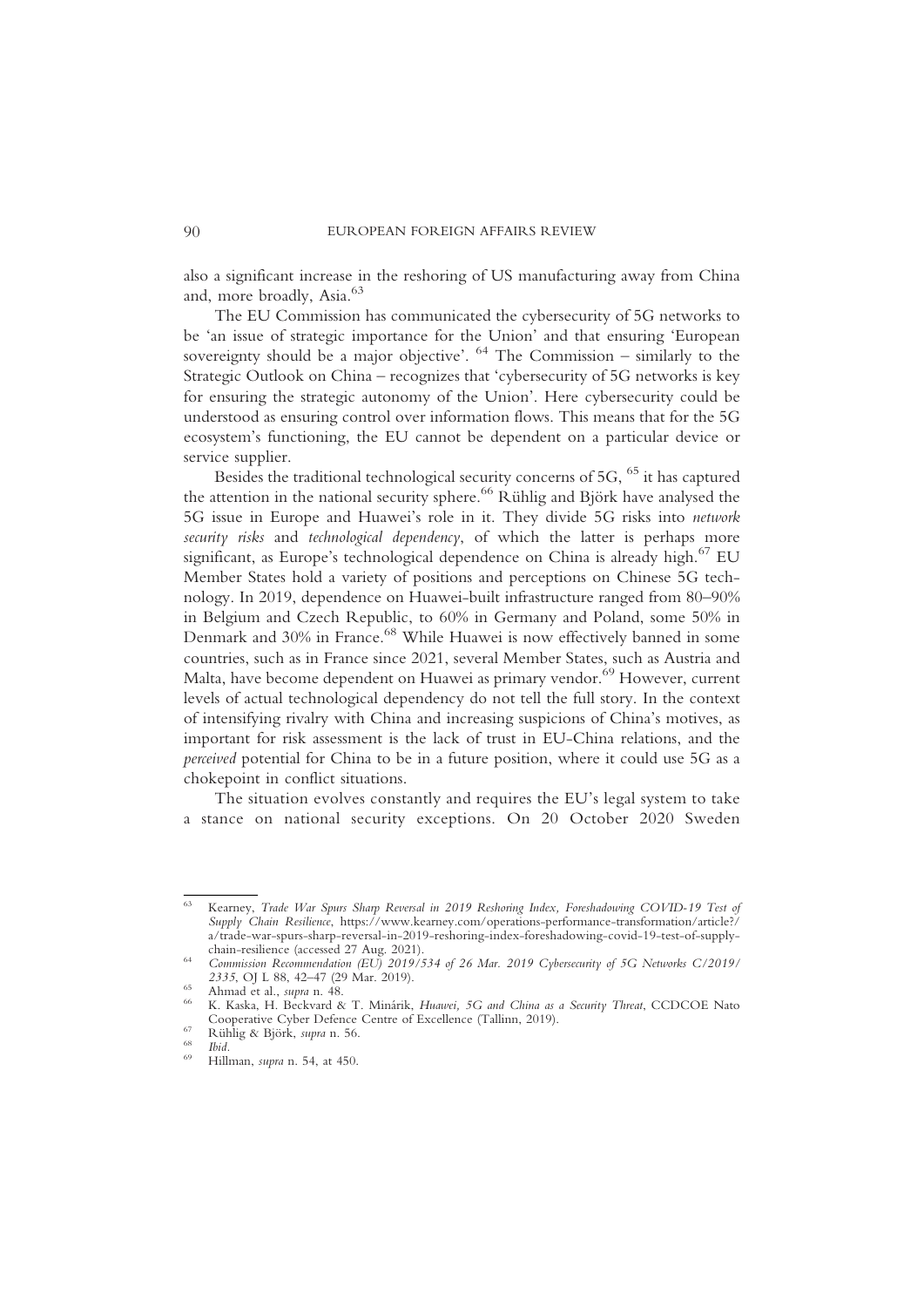announced that it will not allow Huawei or ZTE gear to be used by firms taking part in its 5G spectrum auction. The Chinese Foreign Ministry expressed its disapproval of Sweden's decision and urged Sweden to 'correct its mistake and to avoid [a] negative impact on the Swedish businesses operating in China'. <sup>70</sup> Swedish competing equipment provider Ericsson has publicly indicated concerns about losing market access in China because of retaliation.<sup>71</sup> In 2021, Huawei invoked EU freedoms when it tried to persuade the Administrative Court of Appeal in Stockholm to submit a preliminary ruling reference to the Court of Justice of the European Union (CJEU).<sup>72</sup> This case might become a precedent.<sup>73</sup> As a parallel legal process to the same 5G saga, on December 2020 Huawei submitted a notice of intent to launch an investment arbitration dispute against Sweden under the International Centre for Settlement of Investment Disputes  $(ICSID)$ .<sup>74</sup> Huawei alleges a breach of the investment protection standards under the Sweden-China BIT,<sup>75</sup> amounting to hundreds of million euros.<sup>76</sup> In January 2022, Huawei initiated arbitral proceedings against Sweden.<sup>77</sup>

The current state of 5G in the context of EU's strategic autonomy illustrates that the EU's ability to manage its interdependencies is limited. Member States have great leeway to decide how to manage the build-up of 5G networks, and the Union is consequently divided in its approach to Huawei. The pressures coming from the US do not help in alleviating these internal divisions. While the potential decision from the CJEU is likely to bring some clarity to certain market access aspects of EU rules, the EU has also tried to change its reactive approach regarding 5G and tried to develop new tools, namely the 5G toolbox.

PRC Foreign Ministry, Foreign Ministry Spokesperson Zhao Lijian's Regular Press Conference (21 Oct. 2020), https://www.fmprc.gov.cn/mfa\_eng/xwfw\_665399/s2510\_665401/t1825675.shtml (accessed

<sup>11</sup> Aug. 2021).<br>11 Aug. 2021).<br>71 Financial Times, *Ericsson Warns of China Retaliation Following Sweden's Huawei Ban*, 16 July 2021,<br>11 https://www.ft.com/content/2a596954-1206-4ce2-9dca-9c128d326768 (accessed 29 Nov. 2021

https://www.ft.com/content/2a596954-1206-4ce2-9dca-9c128d326768 (accessed 29 Nov. 2021). <sup>72</sup> Huawei, Huawei Technologies komplettering av överklagandet av förvaltningsrättens dom avseende svenska 5Glicensvillkoren (1 Oct. 2021), https://www.mynewsdesk.com/se/huawei-swe-corporate/pressreleases/ huawei-technologies-komplettering-av-oeverklagandet-av-foervaltningsraettens-dom-avseende-

<sup>&</sup>lt;sup>73</sup> L. Cerulus, *Huawei Seeks EU Court Involvement in Swedish ban*, Politico (6 Oct. 2021), https://www.<br>politico.eu/article/huawei-sweden-china-5g-court-case-european-union/ (accessed 29 Nov. 2021).

<sup>&</sup>lt;sup>74</sup> Huawei-Technologies-Co., Ltd. *v*. Kingdom of Sweden (ICSID Case No. ARB/22/2), Notice of Intent 31 Dec. 2020.

Agreement on the Mutual Protection of Investments entered into Between the Kingdom of Sweden and the People's<br>Republic of China on 29 Mar. 1982 as Amended on 27 Sept. 2004 ('Sweden-China BIT').

Huawei Technologies Co., *supra* n. 74.<br>Huawei Technologies Co., Ltd. *v.* Kingdom of Sweden (ICSID Case No. ARB/22/2).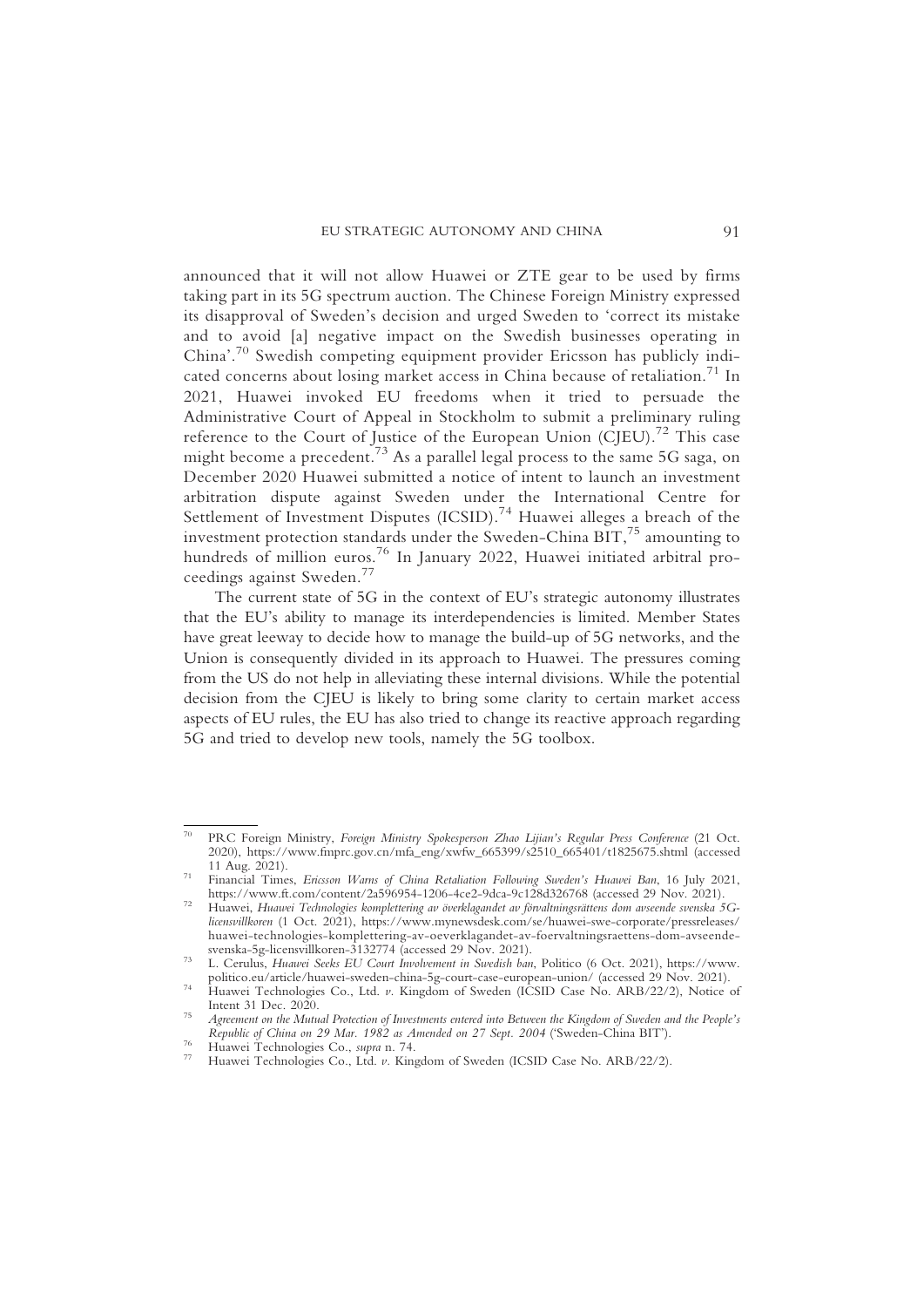# 5 THE EU'S ARSENAL OF COUNTERMEASURES: INVESTMENT SCREENING AND THE 5G TOOLBOX

The security threats posed for the Union are of both a conventional and a nonconventional nature.<sup>78</sup> In this article, the *investment screening* regulation<sup>79</sup> and the  $5G$  toolbox<sup>80</sup> are understood as coordinated countermeasures to level the playing field and tackle security threats to the autonomy of the Union's institutions and Member States in the maritime and information technology networks. Respectively, both port infrastructure and 5G are considered as hubs of critical networks for flows of goods and information.

The investment screening regulation originates in EU ambitions to protect business assets (that contribute to European strategic autonomy) from foreign investors that 'could threaten legitimate public policy objectives'. <sup>81</sup> The investment screening regulation is aimed at reinforcing the ability of Member States to screen foreign investment based on security and public order, as well as to enhance cooperation between the Commission and the Member States. The screening regulation also aims to harmonize the outline of national screening mechanisms if a particular Member State decides to implement such a mechanism. Importantly, the Commission has the possibility to issue only non-binding opinions pursuant to the regulation. The importance of direct investments as acquisitions – and governance of those in national security-related areas – comes with obtaining significant management influence, typically above 10% of voting rights. To align with the conceptual framework, the main function of the screening regulation is to enable advantageous information exchange about foreign investments. Additionally, if a Member State has implemented a domestic investment screening mechanism, to make it possible to deny (partly or wholly) an investment.

Although the European Commission has announced that the screening regulation does not target any specific country, $82$  several writings have assigned

<sup>78</sup> A. Suzana, B. Immenkamp, E. Lazarou, J. L. Saulnier & A. B. Wilson, On the Path to 'Strategic Autonomy': The EU in an Evolving Geopolitical Environment, 37 (Sept. 2020), https://europarl.europa. eu/RegData/etudes/STUD/2020/652096/EPRS\_STU(2020)652096\_EN.pdf (accessed 29 Nov. 2021).

Regulation (EU) 2019/452 of the European Parliament and of the Council of 19 Mar. 2019 Establishing a<br>Framework for the Screening of Foreign Direct Investments Into the Union, OJ L 79I, 1-14 (21 Mar. 2019).

Framework for the Screening Cybersecurity of 5G Networks EU Toolbox of Risk Mitigating Measures, CG Publication 1 (2020).

European Council, Joint Statement of the Members of the European Council, Brussels (26 Mar. 2020), https://www.consilium.europa.eu/media/43076/26-vc-euco-statement-en.pdf (accessed 29 Nov.

European Commission, Frequently Asked Questions on Regulation (EU) 2019/452 Establishing a Framework for the Screening of Foreign Direct Investments Into the Union, https://trade.ec.europa.eu/ doclib/docs/2019/june/tradoc\_157945.pdf (accessed 29 Nov. 2021).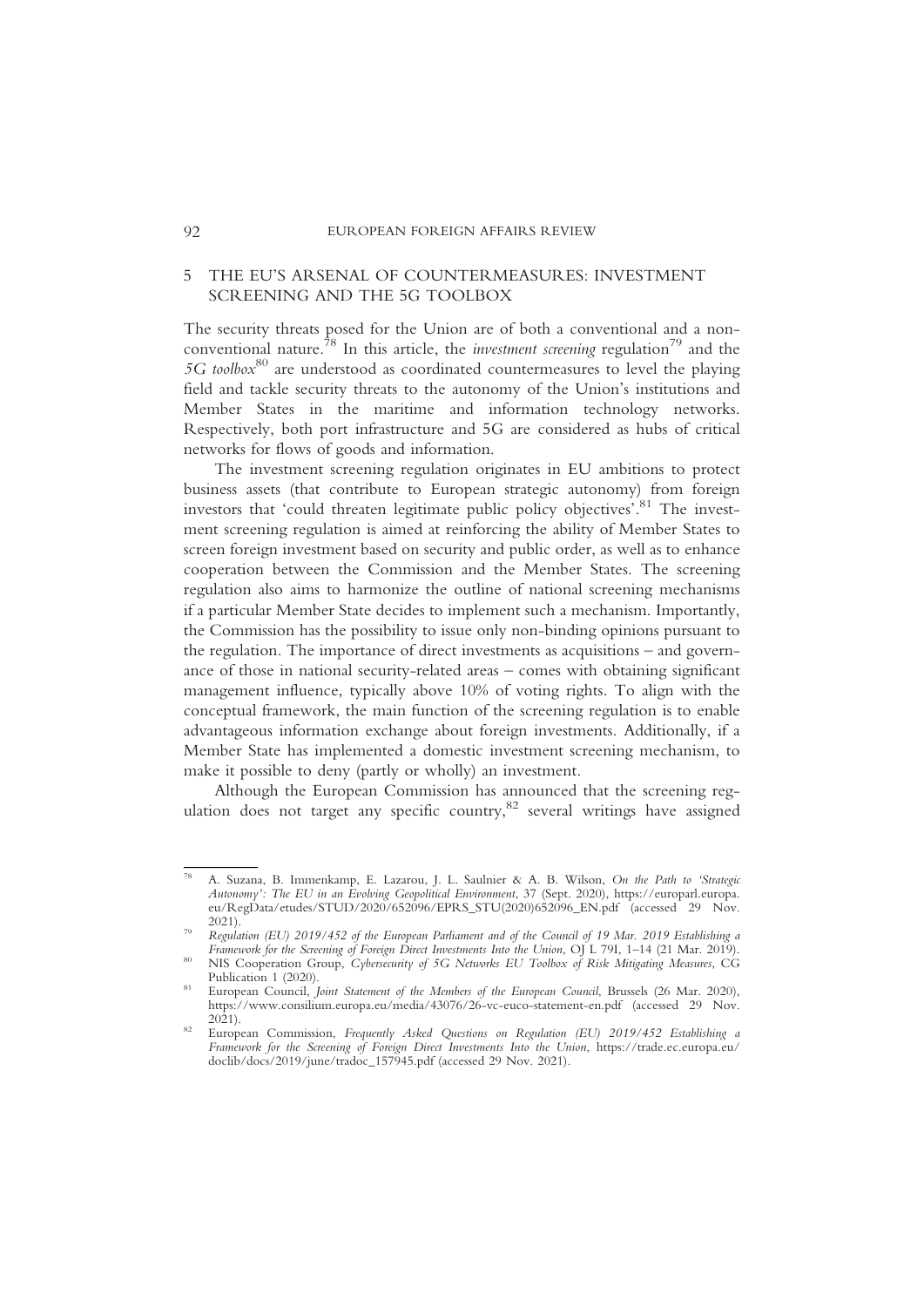Chinese FDI as a potential target.<sup>83</sup> In 5G, the EU's vaunted regulatory and standard-setting powers - or what Bradford calls 'the Brussels Effect'<sup>84</sup> - have been challenged, as China has increasingly placed itself at the centre of global standard-setting. The European Parliament, in its resolution of 12 March 2019 called on the Commission to develop a strategy that puts Europe in a leading position in cybersecurity technology and reduces dependency on foreign technology. The Parliament recognized that the Chinese technological presence in the EU poses a security threat and requires it to act at the Union level.85 In response, the European Commission on 26 March 2019 adopted Recommendation (EU) 2019/ 534 on the cybersecurity of 5G networks.<sup>86</sup> Once active, 5G networks will form the backbone that will ensure the functioning of critical infrastructure and various systems, such as banking, health, energy, transport, and other industrial and other societal systems, including democratic elections.

These communications, the collection of national risk assessments on 9 October 2019<sup>87</sup> and conclusions made by the Council on 3 December 2019<sup>88</sup> led to a publication of the Cybersecurity of 5G networks – EU toolbox of risk mitigating measures ('5G toolbox') by the Network and Information Systems (NIS) Cooperation Group in January 2020.<sup>89</sup> The 5G toolbox aims to avoid technological dependency on a potentially hostile extra-EU state actor, i.e., prevent it gaining chokepoint powers. The 5G toolbox does not establish a new framework of tools for mitigating those risks. Instead, it identifies a set of existing measures to mitigate the risks of 5G networks. Those existing measures include the telecommunication sector-specific legal tools, e.g., the EU telecommunication framework,<sup>90</sup> the NIS Directive (Directive on security of network and information

See e.g., MERICS Briefs, China's New Export Control Law, MERICS China Essentials (22 Oct. 2020), https://merics.org/en/briefing/chinas-new-export-control-law (accessed 29 Nov. 2021); L. Reins, The European Union's Framework for FDI Screening: Towards an Ever More Growing Competence Over<br>Energy Policy?, 128 Energy Pol'y 665–672 (2019).

A. Bradford, The Brussels Effect: How the European Union Rules the World (Oxford University Press

<sup>2020).&</sup>lt;br>European Parliament, *Security Threats Connected with the Rising Chinese Technological Presence in the EU*<br>*and Possible Action on the EU Level to Reduce Them,* 2019/2575, RSP (2019).

Commission Recommendation 2019/534, supra n. 64.<br>European Commission, EU-Wide Coordinated Risk Assessment of 5G Networks Security, Press release (9 Oct. 2019), https://digital-strategy.ec.europa.eu/en/news/eu-wide-coordinated-risk-assessment-5g-

networks-security (accessed 29 Nov. 2021).<br>
Council of the European Union, Council Conclusions on the Significance of 5G to the European Economy<br>
and the Need to Mitigate Security Risks Linked to 5G, 14517/1 (3 Dec. 2019).

NIS Cooperation Group, Cybersecurity of 5G Networks EU Toolbox of Risk Mitigating Measures, CG Publication 1 (2020).

Directive 2002/21/EC as Last Amended by Directive 2009/140/EC of 25 Nov. 2009 on a Common Regulatory Framework for Electronic Communications Networks and Services, OJ L 337, 37-69 (18 Dec. 2009); and Directive 2018/1972 of 11 Dec. 2018 Establishing the European Electronic Communications Code, OJ L 321, 36–214 (17 Dec. 2018).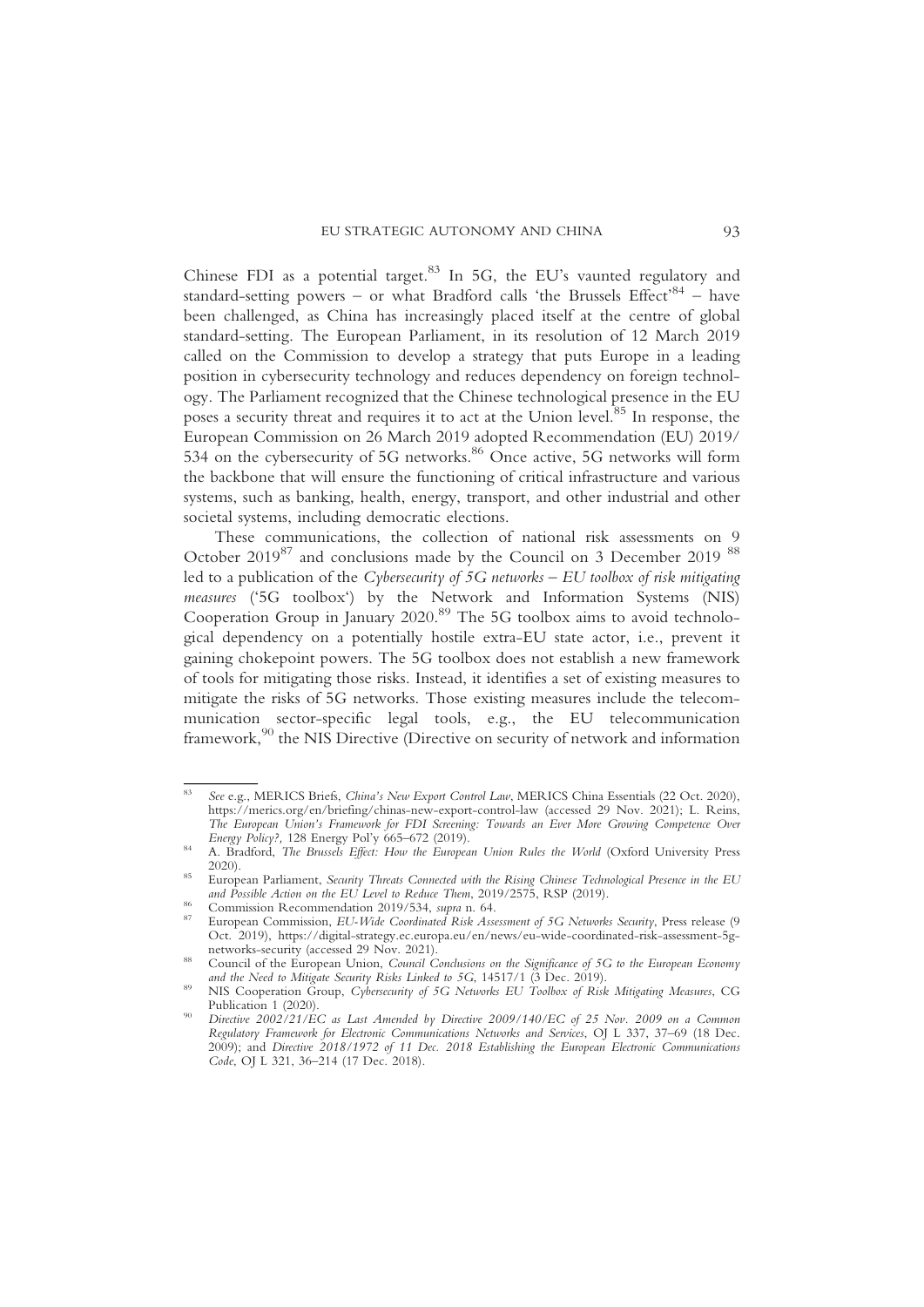systems), $91$  and the Cybersecurity Act, $92$  as well as certain other relevant mechanisms, including the investment screening and trade defence instruments. The outcome of the 5G toolbox is that Member States should restrict the access of highrisk suppliers, maintain diverse 5G supply chains (including screening investments affecting key 5G assets), and strengthen the EU's 5G capabilities.<sup>93</sup> The aim is to maintain control over the EU's communication networks and recognize the possibility of prohibiting potential and harmful investments targeting EU 5G assets.

Investment screening systems also have a crucial importance in relation to the Union's 5G toolbox. The Commission has underlined that 'foreign investment in strategic sectors, acquisition of critical assets, technologies and infrastructure in the Union and supply of critical equipment may also pose risks to the Union's security'.<sup>94</sup> However, a fundamental difference is that the 5G toolbox resembles more of a coordinated action plan rather than a new instrument per se, as the investment screening regulation is. Nevertheless, both mechanisms, and their nature, touch on the fact that the EU has limited competence on issues related to Member States' national security. Despite the political will behind these motivations to enhance EU's strategic autonomy, there are de jure limitations to the EU's capacity to act.

The boundaries of the EU's competences are governed by the principle of conferral.<sup>95</sup> The EU may act only within the boundaries of the competences that have been conferred upon it by the Member States, viz. competences that are not conferred to the EU, remain with the Member States.<sup>96</sup> National security remains the sole responsibility of each Member State.<sup>97</sup>

The first part of the competence discussion around investments is relevant to understanding the nature of the screening regulation. The Treaty of Lisbon enlarged the powers of the EU vis-à-vis FDI (Articles 206 and 207 of the Treaty on the Functioning of the European Union 'TFEU'<sup>98</sup>), as part of the Common Commercial Policy, which is within the exclusive competence of the EU. FDI flows are generally

Directive (EU) 2016/1148 of the European Parliament and of the Council of 6 July 2016 Concerning Measures for a High Common Level of Security of Network and Information Systems Across the Union, OJ L 194, 1–30<br>(19 July 2016).

Regulation (EU) 2019/881 of the European Parliament and of the Council of 17 Apr. 2019 on ENISA (the European Union Agency for Cybersecurity) and on Information and Communications Technology Cybersecurity Certification and Repealing Regulation (EU) No 526/2013 (Cybersecurity Act), OJ L 151, 15–69 (7 June

<sup>&</sup>lt;sup>93</sup> 5G toolbox, *supra* n. 80, at 18.<br><sup>94</sup> Commission Recommendation 2019/534, *supra* n. 64.<br><sup>95</sup> Treaty on European Union ('TEU', Consolidated version of the Treaty on European Union EUVL C<br>326, 26 Oct. 2012), Art. 5(1

<sup>&</sup>lt;sup>96</sup> TEU Arts 4(1) & 5(2).<br><sup>97</sup> TEU Art. 4(2).<br><sup>98</sup> Consolidated version of the Treaty on the Functioning of the European Union (TFEU) [2016] OI C202/1.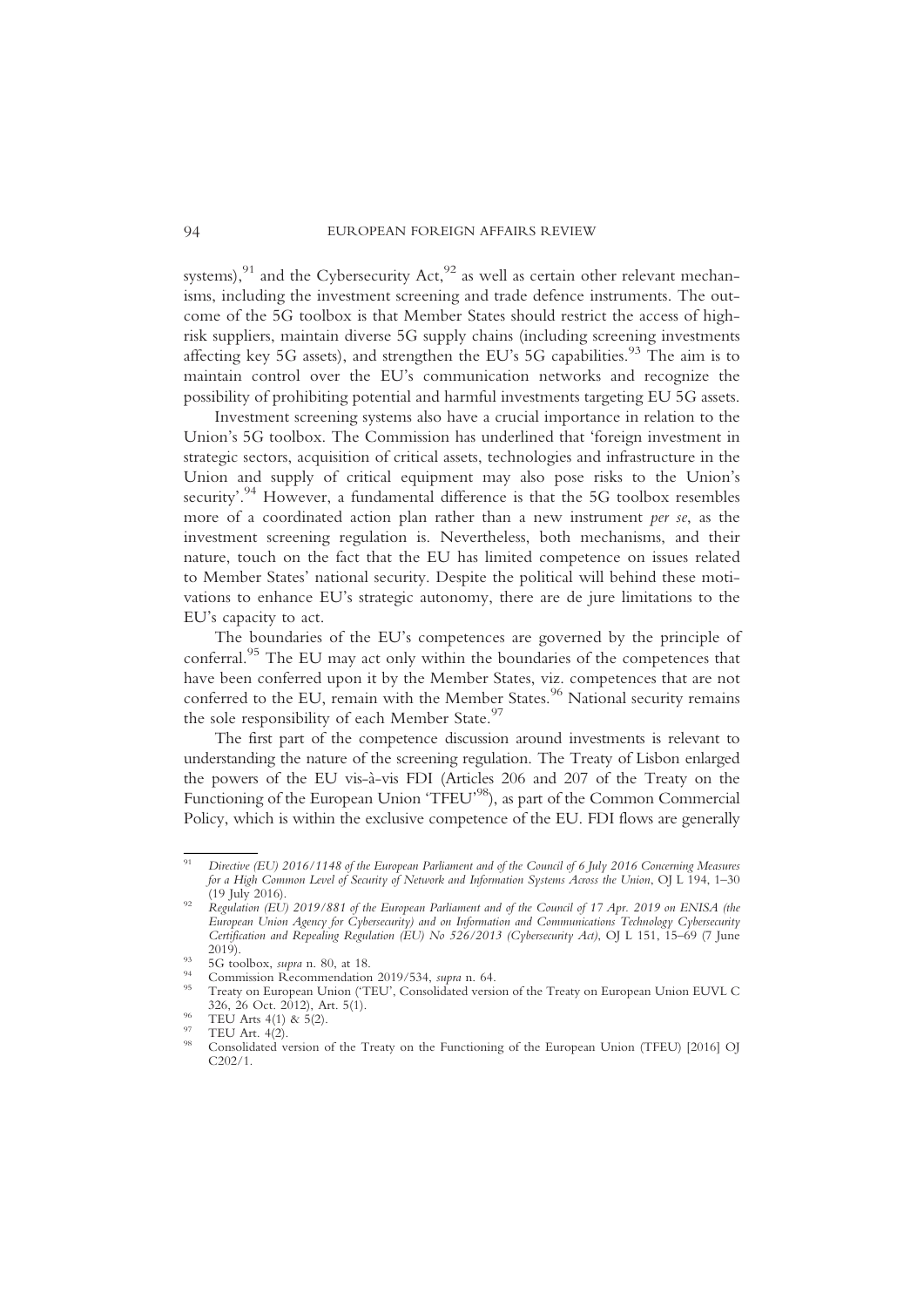capital movements. Although Member States are obliged to follow the TFEU Article 63 on the free movement of capital, viz. all restrictions on the movement of capital between Member States and between Member States and third countries shall be prohibited, TFEU Article 65 imposes exceptions to it. Pursuant to Article 65, the free movement of capital is without prejudice to the right of Member States to take measures which are justified on the grounds of public policy or public security. In 2000, the CJEU confirmed that public policy or public security are valid excuses to prevent adverse investments.<sup>99</sup> However, public security-based measures need to be proportional and necessary.<sup>100</sup> Article 346 of the TFEU has also been used to enable Member States to protect their national security interests.

Although the Commission considered as a mere option the provision 'to propose an FDI screening mechanism entirely operated at EU level', it was regarded to be not only 'very difficult to operate in practice due to the possible differences of views amongst Member States', but also 'due to the fact that national security remains the sole responsibility of Member States'.<sup>101</sup> Clearly, the Commission acknowledged that there was not a high likelihood of winning approval for an EU-wide screening mechanism. However, the Commission seems to be looking ahead and ready to enhance the existing mechanism.<sup>102</sup>

While the European Commission calls for the 'full use of the existing EU tools and instruments',  $^{103}$  through the screening of potential FDI to key 5G assets, the issue of the effectiveness of the investment screening regulation becomes relevant. First, it is necessary to underline that the investment screening regulation in its current form is merely a cooperation and information exchange tool. The final word still resides with Member States. In case of significant economic interest, a hypothetical EU Member State might shift the balance more towards a 'risky' 5G infrastructure. Yet, it would not be a huge surprise after Member States have adopted an EU-standard for a national screening mechanism, to increase European integration in this field later, when there is enough political momentum for it.

The second part of the competence discussion revolves around the traditional legal instruments contained in the 5G toolbox, namely the EU telecommunication framework as a common regulatory framework for electronic communications

Case C-54/99 Association Église de Scientologie de Paris, Scientology International Reserves Trust and the Prime Minister [2000] ECLI:EU:C:2000:124, para. 20.

Prime Minister [2000] ECLI:EU:C:2000:124, para. 20. <sup>100</sup> See Case C-423/98 Alfredo Albore [2000] ECLI:EU:C:2000:401. <sup>101</sup> European Commission, Accompanying the document Proposal for a Regulation of the European Parliament and of the Council Establishing a Framework for Screening of Foreign Direct Investments Into the European Union

<sup>(2017)</sup> Staff working document, SWD/2017/0297 final - 2017/0224 (COD).<br><sup>102</sup> European Commission, supra n. 22.<br><sup>103</sup> European Commission, *Communication from the Commission to the European Parliament, the Council, the* European Economic and Social Committee and the Committee of the Regions: Secure 5G deployment in the EU - Implementing the EU toolbox, COM(2020) 50 final, 6 (Brussels, 29 Jan. 2020).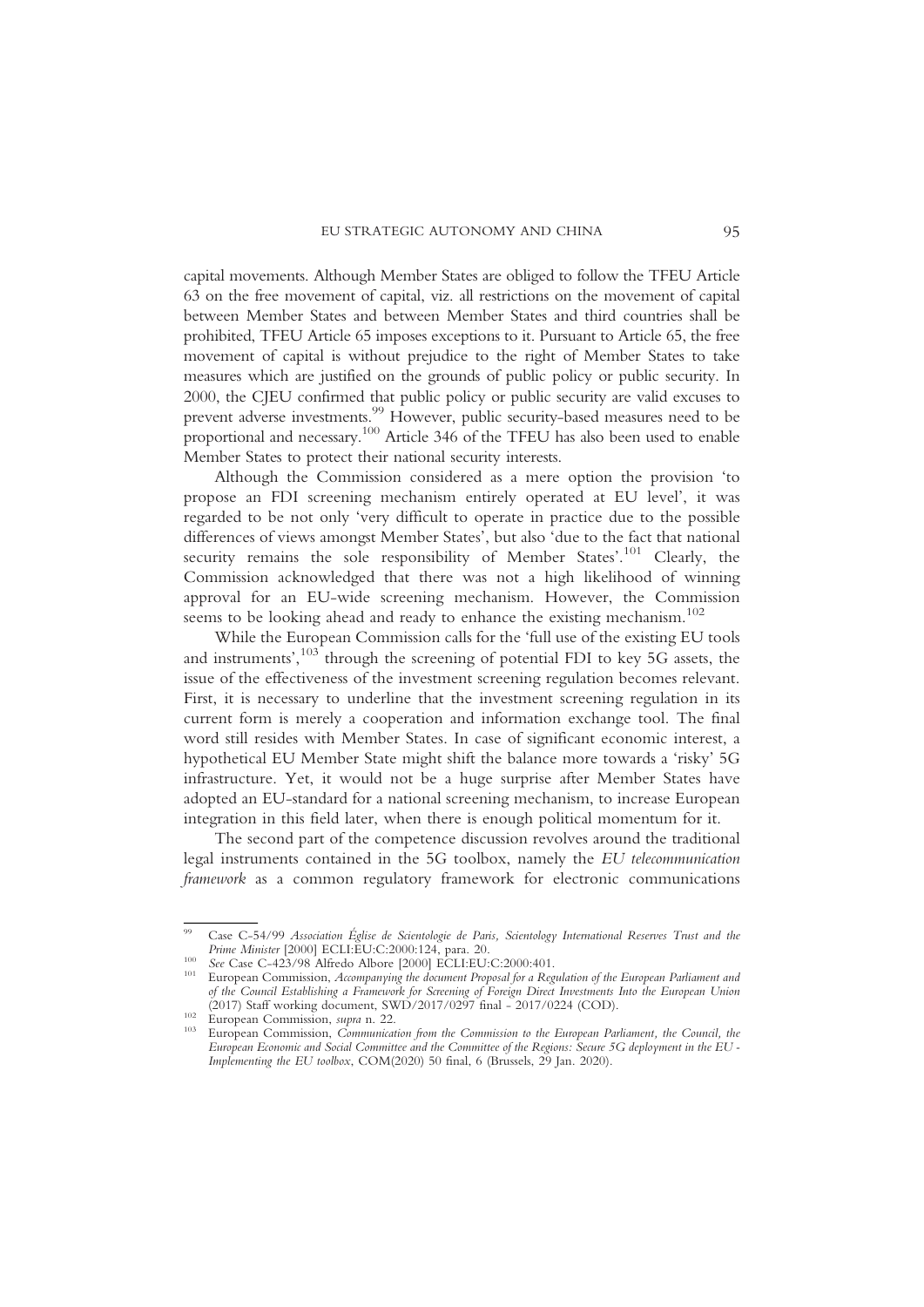networks and services, and the NIS Directive as a cyber security tool to enhance cooperation among the Member States and preparedness to security threats in critical sectors, such as transport and digital infrastructure. Here, the instruments are directives that are tools for harmonization and approximation of national laws. The Communication on the implementation of the NIS Directive by the Member States shows that it was a matter of concern to the Commission.<sup>104</sup> Also, the NIS Directive comes close to the national security of Member States. Thus, it was made clear that the directive applies without prejudice to Article 346 of the TFEU, which provides that Member States are not obliged to supply information, the disclosure of which it considers contrary to its' essential security interests.

# 6 DE-WEAPONIZING CRITICAL HUBS?

We have explored EU efforts to obtain strategic autonomy by focusing on two critical sectors: port infrastructure and 5G, identifying them as critical chokepoints with strategic importance for the Union in its attempt to reach strategic autonomy. Both sectors have a 'connectivity' function and can be regarded as critical hubs. Our analysis of the EU's countermeasures demonstrates that the EU has strived to 'de-weaponize' these critical hubs, i.e., prevent their being exploited by a future adversary.

Our findings suggest the existence of the theoretical possibility of foreign (economic) coercion in both cases, taking advantage of chokepoint effects. Since the EU does not have exclusive authority over those hubs, due to national security competence limitations, it cannot effectively control them in the interest of the Union. The screening regulation and the 5G toolbox rely on the 'sincere cooperation' between the EU institutions and the Member States, meaning that Member States and the EU shall assist each other in carrying out tasks deriving from the EU treaties and requiring Member States to facilitate to the achievement of the EU's tasks, and to 'refrain from any measure which would jeopardize the attainment of the Union's objectives' (TEU Article 4(3)). One of the fundamental questions is, can the EU be resilient against coercive inward investment if it does not possess effective enforcement mechanisms to intervene in critical infrastructure investments at the national level? Are the soft mechanisms currently in place enough to achieve the EU's strategic autonomy goals?

Our analysis concludes that the quest to attain the political goal of a higher degree of strategic autonomy for the EU vis-à-vis external actors is still hampered

European Commission, Communication from the Commission to the European Parliament and the Council: Making the most of NIS – Towards the Effective Implementation of Directive (EU) 2016/1148 Concerning Measures for a High Common Level of Security of Network and Information Systems Across the Union, COM (2017) 476 final/2 (Brussels, 4 Oct. 2017).